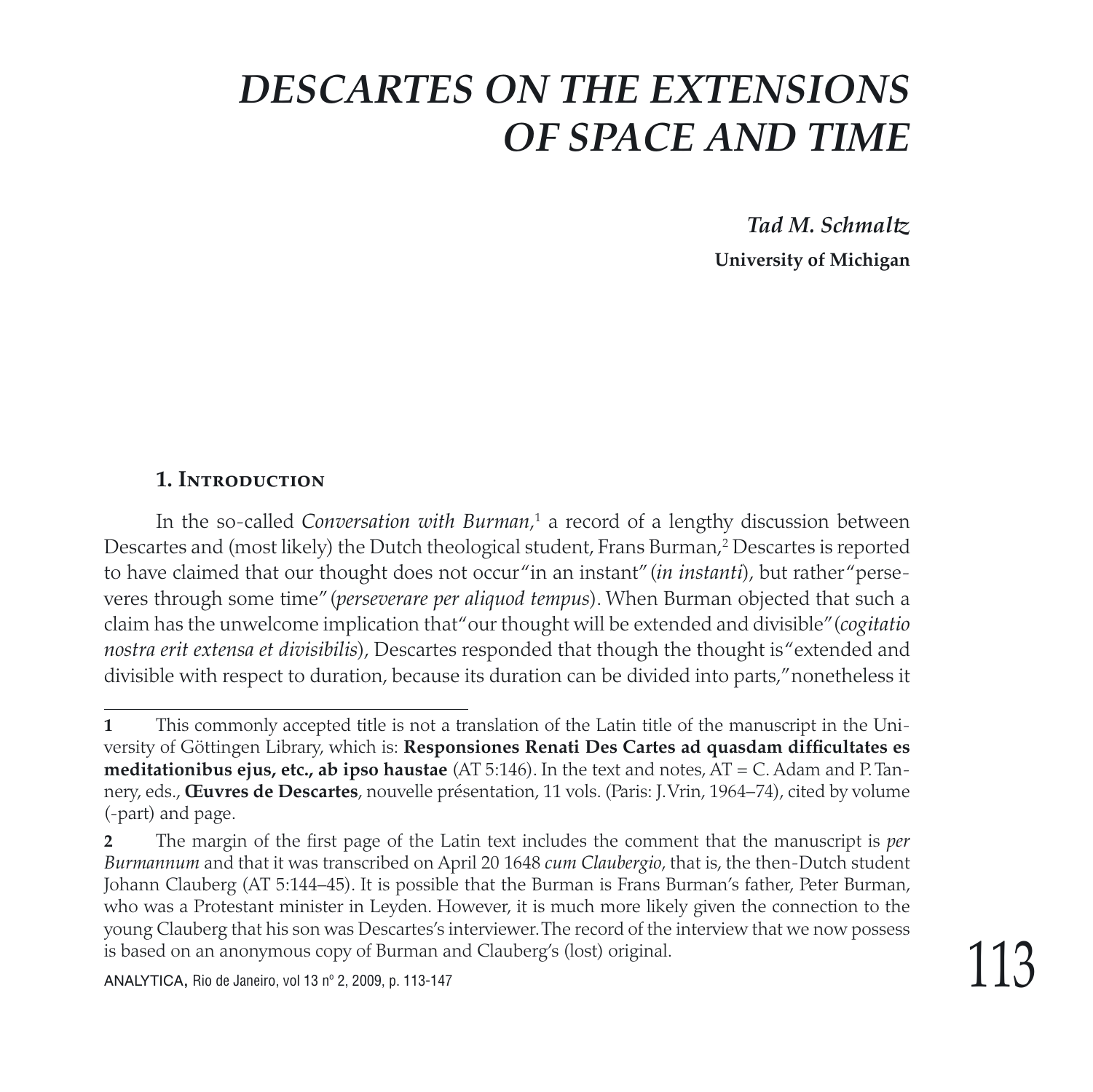$ANA}$ **TICA** volume 13 número 2 2009

is not "extended and divisible with respect to its nature, since it remains unextended" (AT 5:148). More precisely, Descartes's view is that whereas the *res cogitans* that our thought modifies has an extended and divisible duration, it is a substance that remains by its nature unextended and indivisible. The clear contrast here is with body, which not only has an extended and divisible duration, but also is a substance that is extended and divisible by its nature as a *res extensa*.

It may seem problematic to open a discussion of Descartes with a text that Descartes himself neither composed nor (as far as we know) reviewed, and that others have taken to be a not completely reliable source for his own views. $^3$  Indeed, we will discover in due course that certain remarks immediately following the exchange concerning the duration of our thought that are attributed to him almost certainly do not reflect his own considered position. Nevertheless, I believe that this exchange is helpful in drawing attention to some significant complications for his conception of extension. These complications derive from the fact that there is in his system a fundamental distinction between a spatial extension that is divisible by its very nature and a temporal extension that though divisible in some sense, nonetheless can belong to a mind that is indivisible by its very nature.

It is Descartes's account of these two kinds of extension that I wish to consider here. I begin in §2 with spatial extension. In arguing against the existence of a vacuum in the material world, Descartes identifies the extension of space with the extension of corporeal substance. Contrary to a certain Spinozistic reading of his views that one finds in the literature, he also takes the extension of this substance to be divisible into indefinitely many distinct substantial parts. Nevertheless, Descartes also suggests at times that substantiality requires the possibility of separate existence, and in his own comments on the vacuum Spinoza exploits such a requirement in arguing for a monistic conception of the material world. Considerations related to Spinoza's argument reveal that in the end Descartes can avoid monism only be rejecting his own official position that the very same conceptions of the real distinction and substantiality govern the cases of divisible bodies and indivisible minds.

 For challenges to the reliability of the **Conversation**, see the brief critical remarks in Ferdinand Alquié, ed., **Œuvres philosophique***s de Descartes* (Paris: Garnier, 1973), 3:765–68, as well as the more extensive argument in Roger Ariew, "The Infinite in Descartes' Conversation with Burman," *Archiv für Geschichte der Philosophie* 96 (1987): 140–63. Cf. the remarks in note 38 concerning Ariew's article.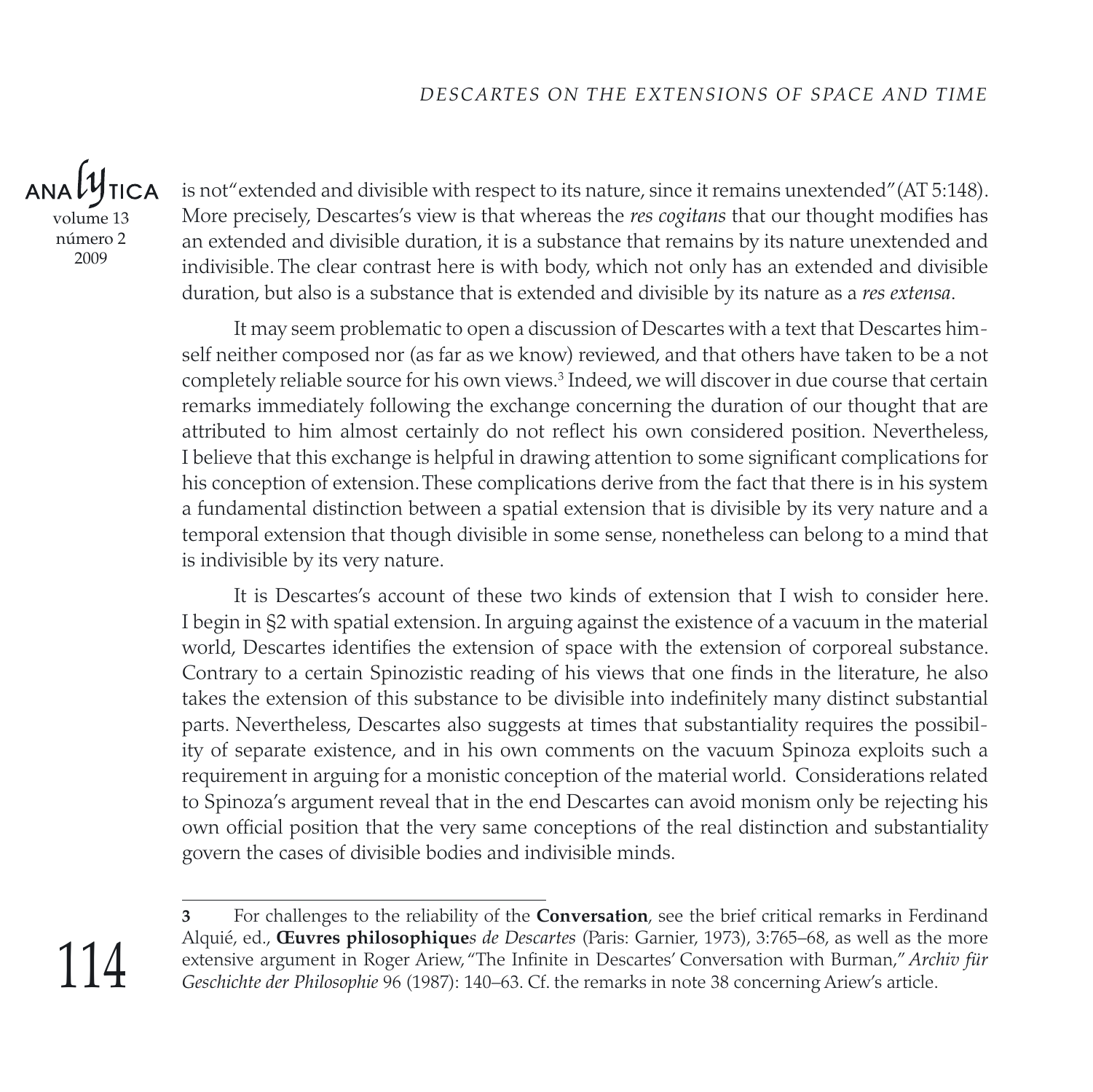For Descartes, divisibility into parts is not restricted to spatial extension. After all, he famously appeals in the Third Meditation to the fact that time is divisible into independent parts. However, I argue in §3 that the parts into which temporal extension is divisible are modal rather than substantial. Descartes does indicate that this extension is similar to spatial extension in being "indefinitely" divisible, that is to say, divisible into parts without limit. Whereas the derivation of indefinite divisibility from the nature of spatial extension is fairly straightforward, however, the derivation of this property is problematic in the case of temporal extension. In his summary of Descartes's **Principles of Philosophy**, Spinoza offers on Descartes's behalf an argument for the conclusion that such divisibility pertains to the duration of moving objects. This argument provides a reason for Descartes to resist the atomistic conception of temporal extension that some have attributed to him. Unfortunately, though, the argument also reveals the difficulty of justifying his claim that even the duration of thought must be indefinitely divisible. I conclude in §4 with a brief consideration of the relevance of this negative result for the view of the two extensions of space and time that Burman attributes to Descartes.

#### **2. Spatial Extension and Substantial Parts**

A prominent feature of Descartes's account of spatial extension is his denial that a vacuum in space is possible. In the second part of the **Principles of Philosophy**, he claims that since there can be no attributes of nothing, there cannot be a particular extension that no substance possesses. Thus, the extension of a space must belong to a substance. The conclusion is that "it is a contradiction to suppose that there is such a thing as a vacuum, that is, that in which there is nothing whatsoever" (*PP* II.16, AT 8-1:49).

Descartes's argument here draws on the particular view of space he offers in the **Principles**.<sup>5</sup> According to this view space or "internal place" is something that can be referred either to space or to a particular body. When it is referred to space,

volume 13 número 2

*PP* = **Principles of Philosophy**, cited by part and article.

Here I draw on, but also correct on matters of detail, the discussion of Descartes's account of space in my article, "Spinoza on the Vacuum," *Archiv für Geschichte der Philosophie* 81 (1999): 182–91.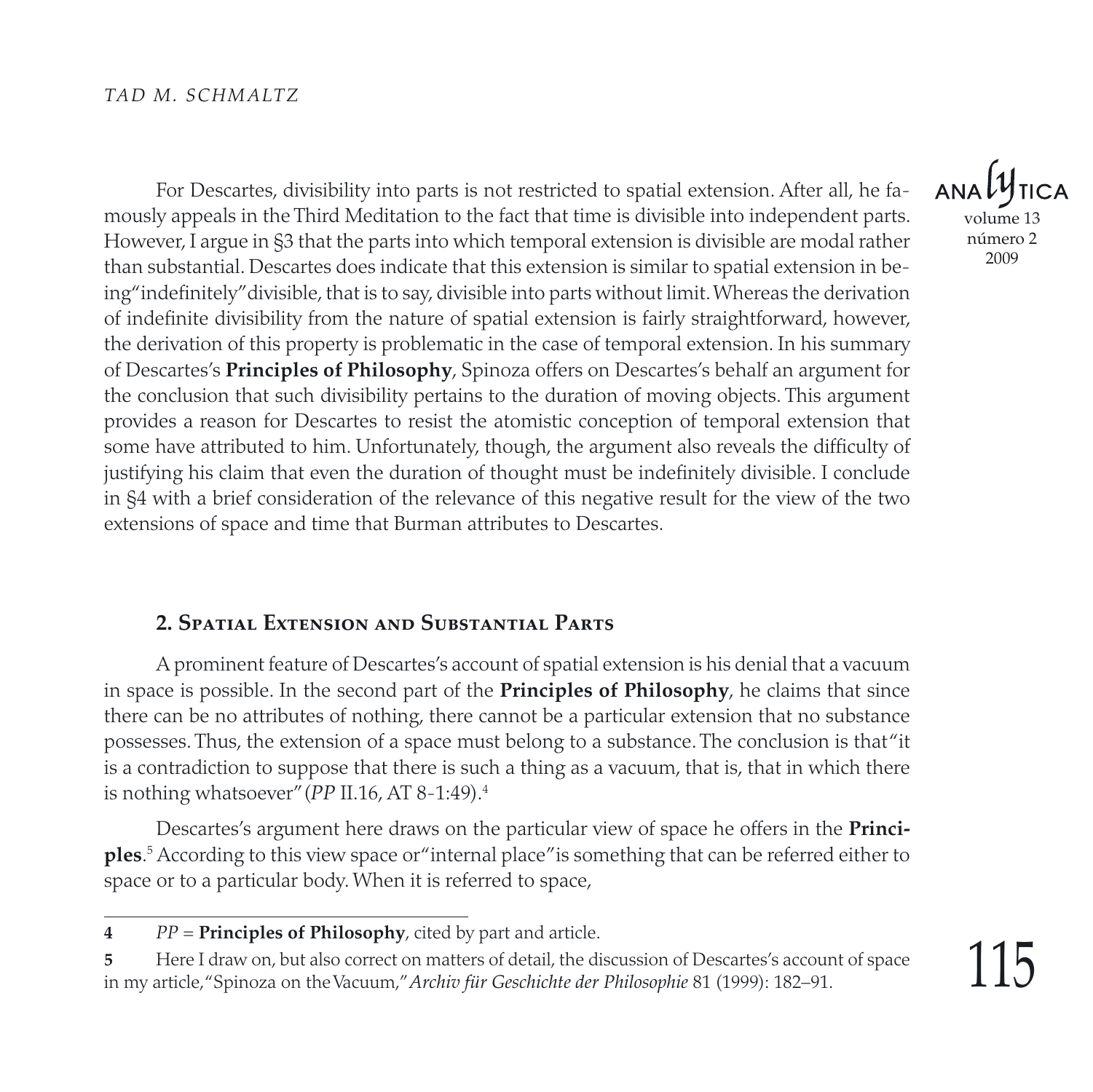volume 13 número 2

2009

we attribute to the extension only a generic unity [*unitatem … genericam*], so that when a new body occupies that space, the extension of the space is reckoned not to change, but rather to remain one and the same, so long as it retains the same size and shape and keeps the same position relative to certain external bodies that we use to determine that space.  $(AT 8-1:45)^6$ 

Space or place considered as having merely a "generic unity" count as a species of "extension considered in general" (*extensio consideratur in genere*) (*PP II.12, AT 8-1:46*),<sup>7</sup> which in Descartes's view is a mere "mode of thinking" under which particular created things are conceived, and not something that exists external to mind (see *PP* I.58, AT 8-1:27).<sup>8</sup> In contrast, when it is referred to body, internal place is "extension as something singular," which we consider "as changing whenever there is a new body" (*PP* II.10, AT 8-1:45).

The result in Descartes that space considered specifically, with respect to a particular body, is not distinct from the extension of that body is in line with the account of place that is central to the rejection of the vacuum in Aristotle's **Physics**. One argument in this text is that since place has three dimensions, it must itself be a body, and so there cannot be a place without body, that is to say, a vacuum.<sup>9</sup> Descartes's insistence that space considered generically can be distinguished from the extensions of particular bodies involves a qualification, present also in the work of the scholastics, of Aristotle's identification of place with the surface of a

Descartes further distinguishes the generic internal place from "external place." Whereas the former is the generic size and shape of a place, the latter is the surface surrounding what is in a particular place. This surface is a mode that is common to the body in that place and the bodies surrounding it, and is something that can be considered to remain the same even when the surrounded or surrounding bodies change (*PP* II.15, AT 8-1:48).

There is also a reference to *extensionem in genere sumptam* in *PP* II.18, AT 8-1:50.

The passage states that anything *consideratur in genere* is a mode of thinking. As will become clear from the discussion below, however, Descartes's view of the status of body considered *in genere* is more complicated than this passage suggests.

See *Physics*, bk. IV, chs. 6–9, in **The Complete Works of Aristotle**, ed. J. Barnes (Princeton: Princeton University Press, 1984), 1:362–69.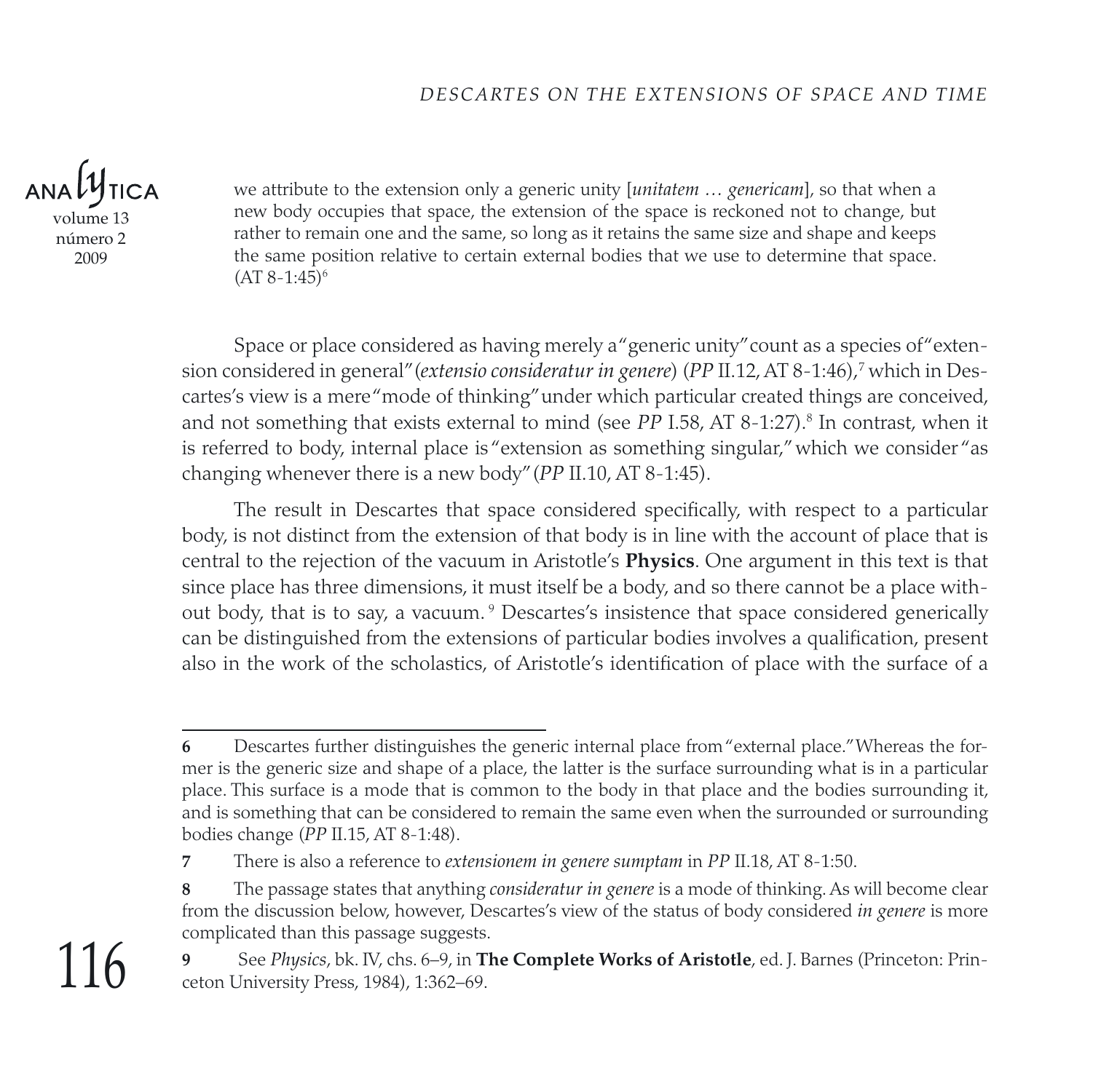particular body.<sup>10</sup> Nonetheless, he endorses a core element of Aristotle's view when he claims in the **Principles** that "the names 'place' and 'space' do not refer to anything distinct from the body which is said to be in a place, but refer only to its size, shape, and situation among other bodies" (*PP* II.13, AT 8-1:47). Descartes therefore denies, with Aristotle, that extra-mental place and space are entities that exist over and above bodies and the features of their extension.

Where Descartes goes beyond the standard Aristotelian position, of course, is in holding that body has a nature that is exhausted by the extension that it possesses. In his terms, extension in length, breadth and depth is a "principal attribute" that "constitutes the nature of corporeal substance" and to which all other properties of that substance "must be referred" (*PP* I.53, AT 8-1:25). There is nothing more to body than its extension and the various shapes and motions that modify this extension. Space is simply the consideration of the extension and its modifications in abstraction from the particular corporeal substance to which it belongs. <sup>11</sup>

A different, and perhaps more familiar, account of space was offered in the early modern period by Gassendi as well as by Newton and the Newtonians. On this account, space is not a mere abstraction, but is rather the immobile concrete container in which particular bodies move.12 For Descartes, however, such a container is simply extension considered generically (*generic extension*), which is not an extra-mental entity but a mere mode of thinking. In contrast, extension considered specifically (*specific extension*) is a particular portion of extension that

**ANA** volume 13 número 2 2009

**<sup>10</sup>** For this identification, see *Physics*, bk. IV, ch. 4, **Complete Works**, 1:358–61. For the distinction of generic space from body in Descartes, see Garber, **Descartes' Metaphysical Physics** (Chicago: University of Chicago Press, 1992), 134–36. On the scholastic background to the distinction of generic space from body, see Edward Grant*, Much Ado About Nothing: Theories of space and the vacuum from the Middle Ages to the Scientific Revolution* (Cambridge: Cambridge University Press, 1981*)*, 14–19. For Descartes's view of external place as the surface common to surrounded and surrounding bodies, see note 6.

**<sup>11</sup>** There is a detailed discussion of the relation between Descartes and the scholastics on space, quantity, and corporeal substance in Dennis Des Chene, **Physiologia: Natural Philosophy in Late Aristotelian and Cartesian Thought** (Ithaca: Cornell University Press, 1996), ch. 9.

**<sup>12</sup>** Grant discusses both the Gassendist position deriving from the Stoic view of Patrizi (**Much Ado**, 199–213) and the later discussion of space in the writings of Newton and the Newtonian Samuel Clarke (ibid., 240–54).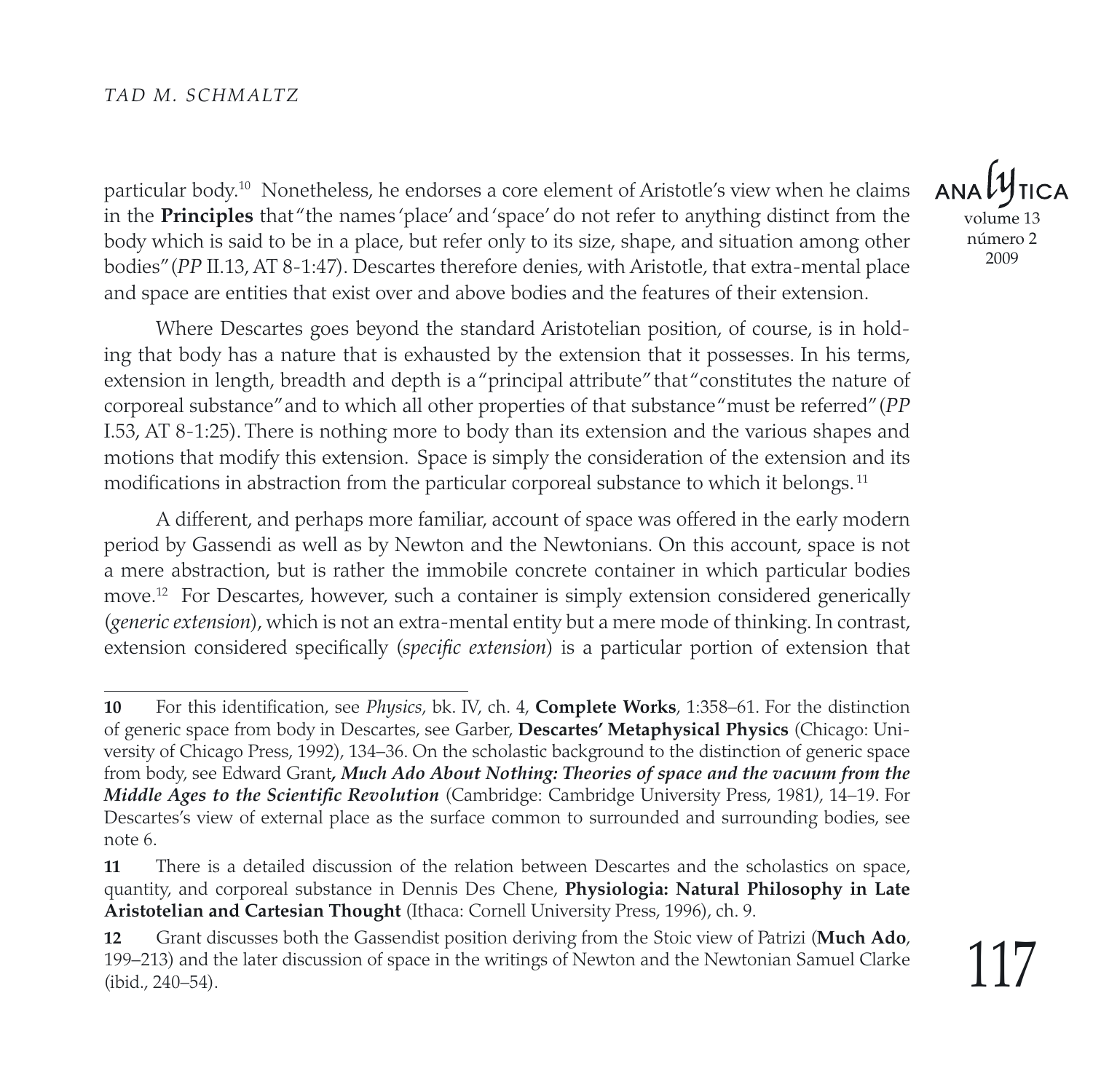volume 13 número 2 2009

moves with the body that possesses it (see *PP* II.10, AT 8-1:45). It is such portions of specific extension that Descartes has in mind when he argues in the **Principles** that if a vacuum is anything at all, it must be the extension of a particular part of space, from which it follows that it is simply the extension of a particular corporeal substance and thus not a space devoid of any such substance, that is to say, not a vacuum (see *PP* II.16, AT 8-1:49). <sup>13</sup>

Descartes's remarks concerning the vacuum broach the question whether he takes the portions of specific extension to constitute the nature of different corporeal substances, or whether for him it is only extension as a whole that constitutes the nature of a single corporeal substance. The former option requires a "pluralist" interpretation of his account of corporeal substance, according to which matter comprises a plurality of such substances. In contrast, the latter option indicates the sort of "monist" conception of corporeal substance that Spinoza famously defends in his **Ethics**. In the scholium to the fifteenth proposition in the first part of this text, Spinoza argues that since "corporeal substance, insofar as it is substance, cannot be divided," there can be only one such substance. He admits in this scholium that particular bodies are divisible, but also insists that this is because such bodies are modes of substance rather than distinct substances. His conclusion is that though the modes of corporeal substance can be separated and divided, as well as generated and corrupted, corporeal substance itself is absolutely indivisible, ingenerable and incorruptible  $(G 2:59).<sup>14</sup>$ 

Martial Gueroult has urged that this Spinozistic view of corporeal substance in fact reflects Descartes's own considered position. In his study of the first part of the **Ethics**, Gueroult appeals in particular to Descartes's distinction in the Synopsis of the **Meditations** between "body taken in general" (*corpus … in genere sumptum*), which is a substance and therefore incorruptible, and particular bodies such as our own, which are subject to corruption since they are "made up of accidents" (AT 7:14). According to Gueroult, what we find here is precisely the

**<sup>13</sup>** For more on Descartes's account of space, see Roger Woolhouse, "Descartes and the Nature of Body (**Principles of Philosophy**, 2.14–19)," *British Journal for the History of Philosophy* 2 (1994): 19–33; Garber, **Descartes Metaphysical Physics** (Chicago: University of Chicago Press, 1992), 134–36, 148–55; and Des Chene, **Physiologia**, 371–74.

**<sup>14</sup>** G = G. Gerhardt, ed., **Spinoza Opera**, 4 vols. (Heidelberg: Carl Winters, 1925), cited by volume and page.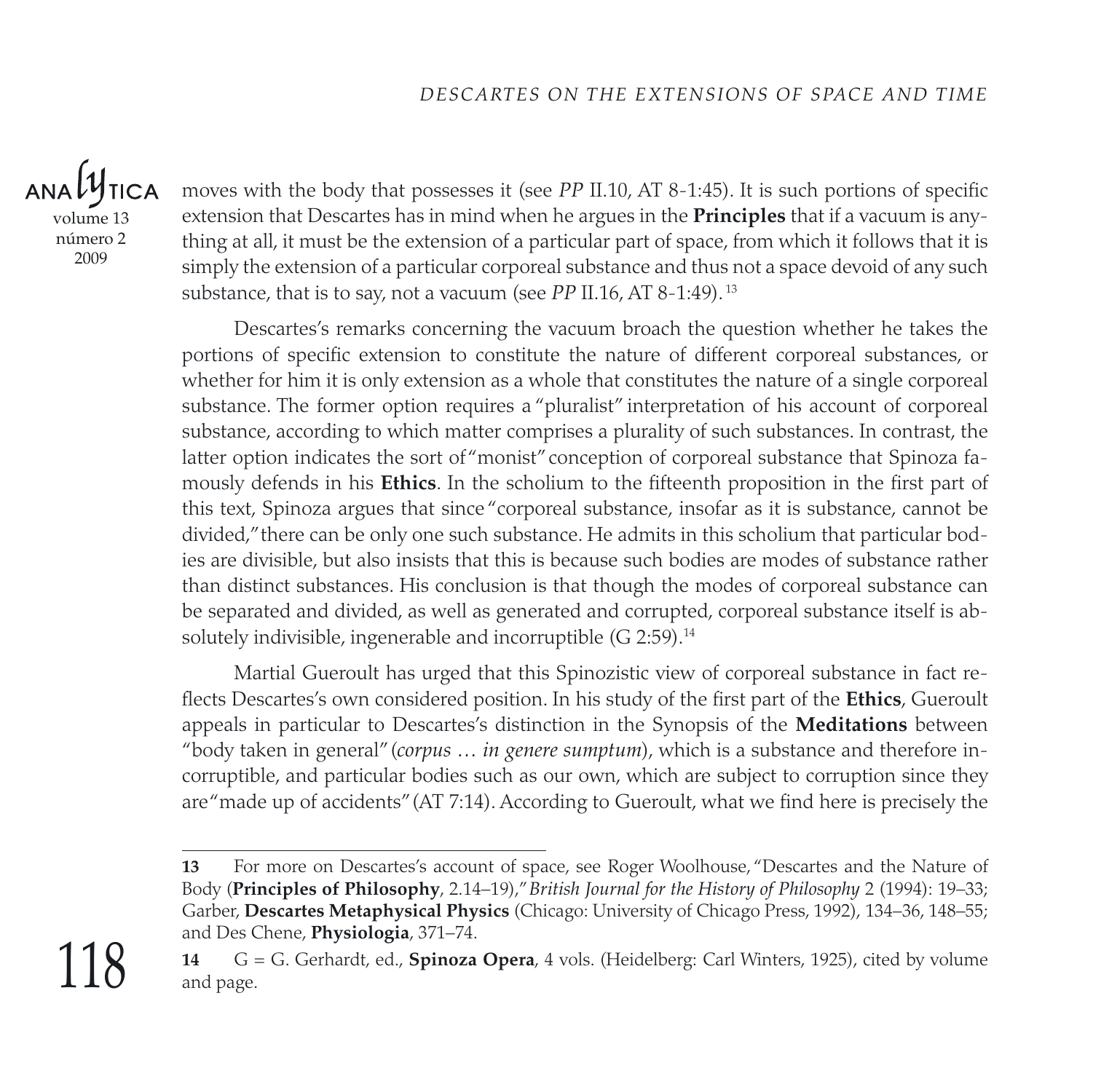Spinozistic distinction between "universal extended substance" and the particular bodies that are modal "determinations" of this substance.<sup>15</sup>

Unfortunately for Gueroult's interpretation, Descartes explicitly endorses the claim which Spinoza is concerned to reject in his scholium—that corporeal substance is divisible into parts that are themselves really distinct substances. Indeed, in the **Principles** Descartes illustrates the nature of a *distinctio realis*—that is, for him, a real distinction between two or more substances<sup>16</sup>—by noting that our idea of corporeal substance reveals that"if it exists*,* each and every part of it, as delimited in us by our thought, is really distinct from the other parts of the same substance" (*PP* I.60, AT 8-1:28–29). Elsewhere Descartes indicates that his rejection of indivisible atoms in fact depends on the claim that every corporeal substance is divisible into parts that are themselves corporeal substances. In a letter to Gibieuf, for instance, he writes that the claim that there can be parts of matter that are indivisible is contradictory since "from the simple fact that I consider the two halves of a part of matter, however small it may be, as two complete substances, … I conclude with certainty that they are really divisible" (19 Jan. 1642, AT 3:477). Here the parts of spatial extension—that is to say, of corporeal substance—are conceived not as modes of that extension, but rather as really distinct corporeal substances.

Descartes's view that spatial parts are substances rather than modes is further reinforced by his claim in the Sixth Replies that the surface of a body "is merely a mode and hence cannot be a part of a substance. For body is a substance, and a mode cannot be a part of a substance" (AT 7:433). He explains that since surface has no depth, and thus is completely two-dimension-

 $ANDU$ volume 13 número 2 2009

**<sup>15</sup>** Martial Gueroult, **Spinoza, I: Dieu (Ethique, I***)* (Hildesheim: G. Olms, 1968), 541. Cf. Gueroult, **Descartes selon l'ordre des raisons** (Paris: Aubier, 1953), 1:107–18. For defenses in the English-language literature of various versions of the monistic reading of Descartes's account of corporeal substance, see S. V. Keeling, **Descartes** (Oxford: Oxford University Press, 1968), 129–30; Bernard Williams, **Descartes: The Project of Pure Inquiry** (London: Penguin, 1978), 126–29; John Cottingham, **Descartes** (London: Blackwell, 1986), 84–88; Georges Dicker, **Descartes: An Analytical and Historical Introduction** (New York: Oxford University Press, 1993), 212–17; and Thomas Lennon, "The Eleatic Descartes," *Journal of the History of Philosophy* 45 (2007). See also David J. Marshall, Jr., **Prinzipien der Descartes: Exegese** (Freiburg: Verlag Karl Alber, 1979), 54–57.

**<sup>16</sup>** As indicated in note 28, Descartes deviated on this point from the account of the real distinction in the earlier work of Suárez.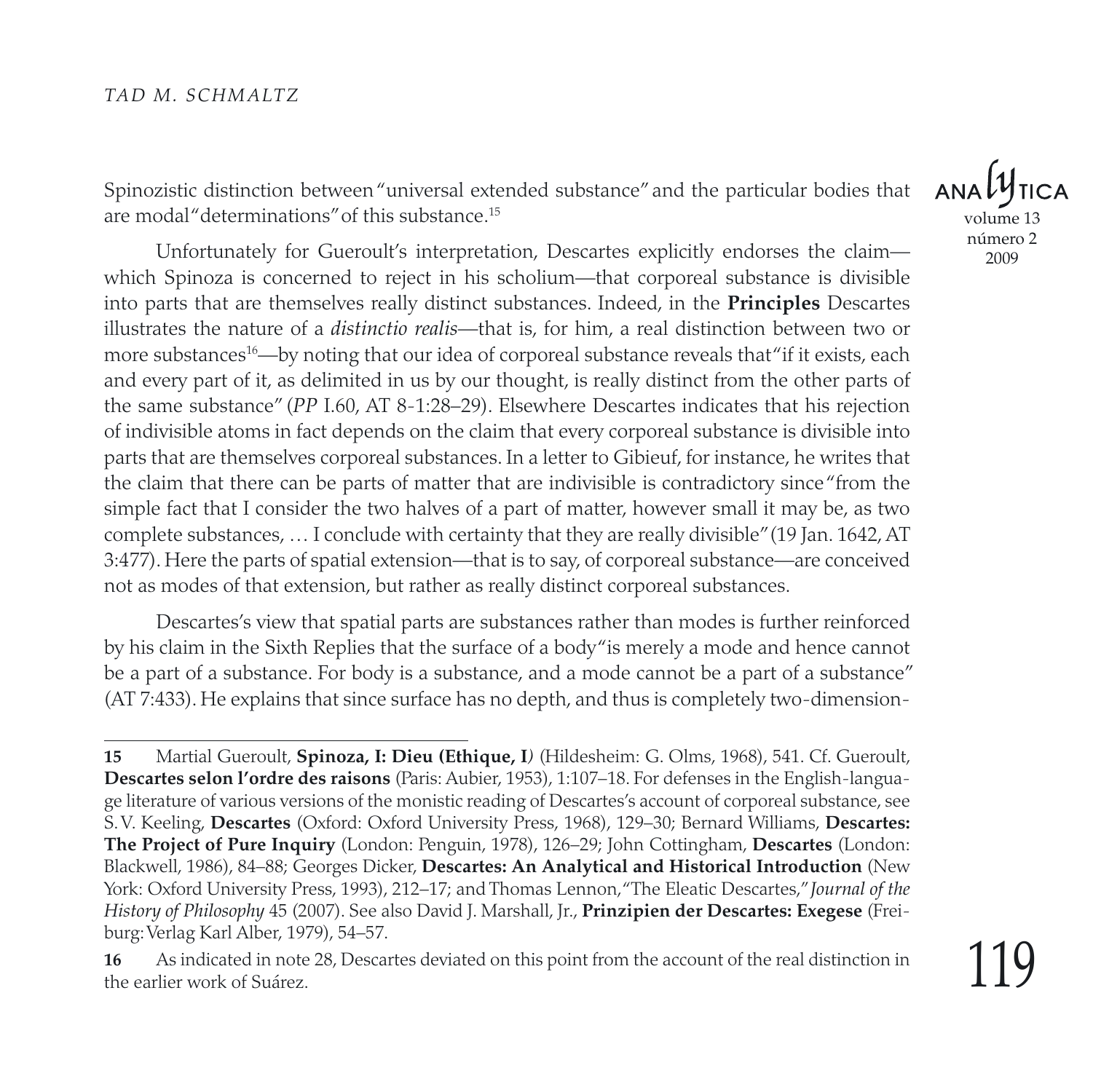$ANDU$ TICA volume 13 número 2 2009

al, it cannot be a three-dimensional part of a body, but must be a mode of such a part.<sup>17</sup> The clear indication, however, is that the three-dimensional parts are not themselves modes, but rather compose the substance of the body. Given this indication, Descartes clearly could not have accepted Spinoza's position in the **Ethics** that a body can be conceived as a part only insofar as it is conceived as a mode of corporeal substance.

Descartes's account of the difference between modes and parts is informed by a conception of substance that is prominent in the presentation *more geometrico* of the **Meditations** that he provides in the Second Replies. There Descartes defines substance as that "in which whatever we perceive immediately resides, as in a subject." He offers as an illustration the fact that "the substance that is the immediate subject of local extension and of the accidents that presuppose extension, such as shape, position, local motion, and so on, is called *body*" (AT 7:161). The immediate subject of particular shapes or motions would seem to be not the whole of matter, but rather delimited parts of it. If so, then by this definition these parts, as well as the whole of matter that comprises all such parts, count as substances.

To be sure, Descartes does allow that a mode can be the subject of further modes. For instance, he holds that motion can be the subject of the further modes of (scalar) speed and directional determination. When Hobbes protested that determination in particular cannot be in motion "as in a subject" given that motion is itself a mode, Descartes responded by insisting that "there is no awkwardness or absurdity in saying that an accident is the subject of another accident." Yet he also cautioned that when he says that "motion is to its determination as a flat body is to its top or surface," he means not that motion is like the body in being a substance, but merely that they are both "concrete things" rather than "abstractions" (see *To Mersenne for Hobbes*, 21 Apr. 1641, AT 3:355–56). There remains a difference between the two concrete entities insofar as the flat body is the ultimate three-dimensional subject of its surface, whereas motion is a subject of determination that requires a further three-dimensional subject. Descartes's response to Hobbes therefore is consistent with the non-Spinozistic distinction in the Sixth Replies between parts and modes.

**<sup>17</sup>** For Descartes's view that "external place" is such a mode, see note 6.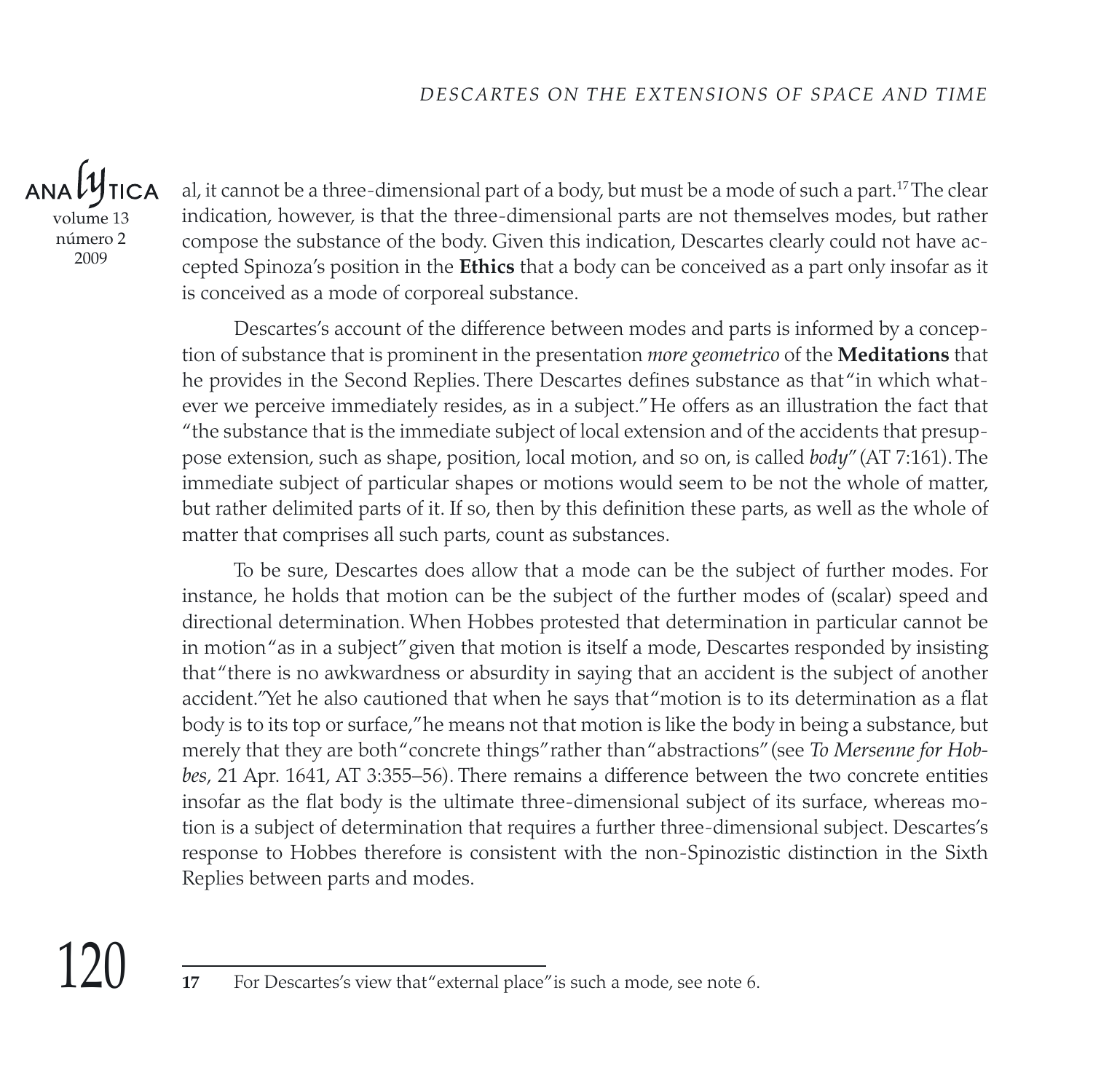What then of the purportedly Spinozistic view in the Synopsis that Gueroult emphasizes? An initial point is that it is not at all clear that by the talk in this text of corporeal substance "taken in general," Descartes means matter taken *in globo*. 18 In other passages that use similar terminology, Descartes has in mind delimited portions of spatial extension rather than spatial extension as a whole. In the **Principles**, for instance, Descartes indicates that "extension in general" consists not of the whole of extension, but rather of particular parts of space conceived generically.19 Moreover, in a 1645 letter to the Jesuit Denis Mesland (hereafter, the Mesland letter) he uses 'a body in general' (*un corps en general*) to mean not the whole of matter, but rather "a determined part" (*une partie determinée*) of it (9 Feb. 1645, AT 4:166).

For Descartes, however, there are some important differences in the ways in which extension or body can be considered *in genere*. We have seen that the **Principles** distinguishes generic extension as a mode of thinking from extra-mental specific extension. In contrast, the Mesland letter indicates that a body in general is precisely the extension of a body as it is physically realized in the material world. Given the definition in the **Principles** of 'one body' as "whatever is transferred at the same time" from contiguous bodies (*PP* II.25, AT 8-1:54–55), this physical realization will involve the actual possession of a particular motion. Since motions can be gained or lost, the bodies-in-general of the Mesland letter are subject to change. Indeed, the emphasis in this letter is on the fact that such bodies are no longer numerically the same (*idem numero*) if any portion of them is removed (AT 4:166).

That the "body taken in general" mentioned in the Synopsis is distinct from the corruptible parts of matter mentioned in the Mesland letter is clear from the stress in the former text on the fact that body in general, in contrast to the human body, is incorruptible. Moreover, it is interesting that when Descartes argues in the **Principles** for the real distinction of parts of

volume 13 número 2

**<sup>18</sup>** This consideration does not apply to all monistic interpretations of Descartes's view of matter considered in general. It does not apply, for instance, to the interpretation in Lennon (see note 15), which identifies this matter with a subsisting essence rather than with spatial extension as a whole. Thanks to Joseph Zapeda for bringing this point to my attention.

**<sup>19</sup>** In *PP* II.12, Descartes offers as an example of "extension considered in general" the extension successively occupied by a stone, wood, water, and air (AT 8-1:46–47), whereas in *PP* II.18, he offers as an example of "extension taken in general" the interior of a vessel conceived as having no necessary connection to any particular body the fills it (AT 8-1:50).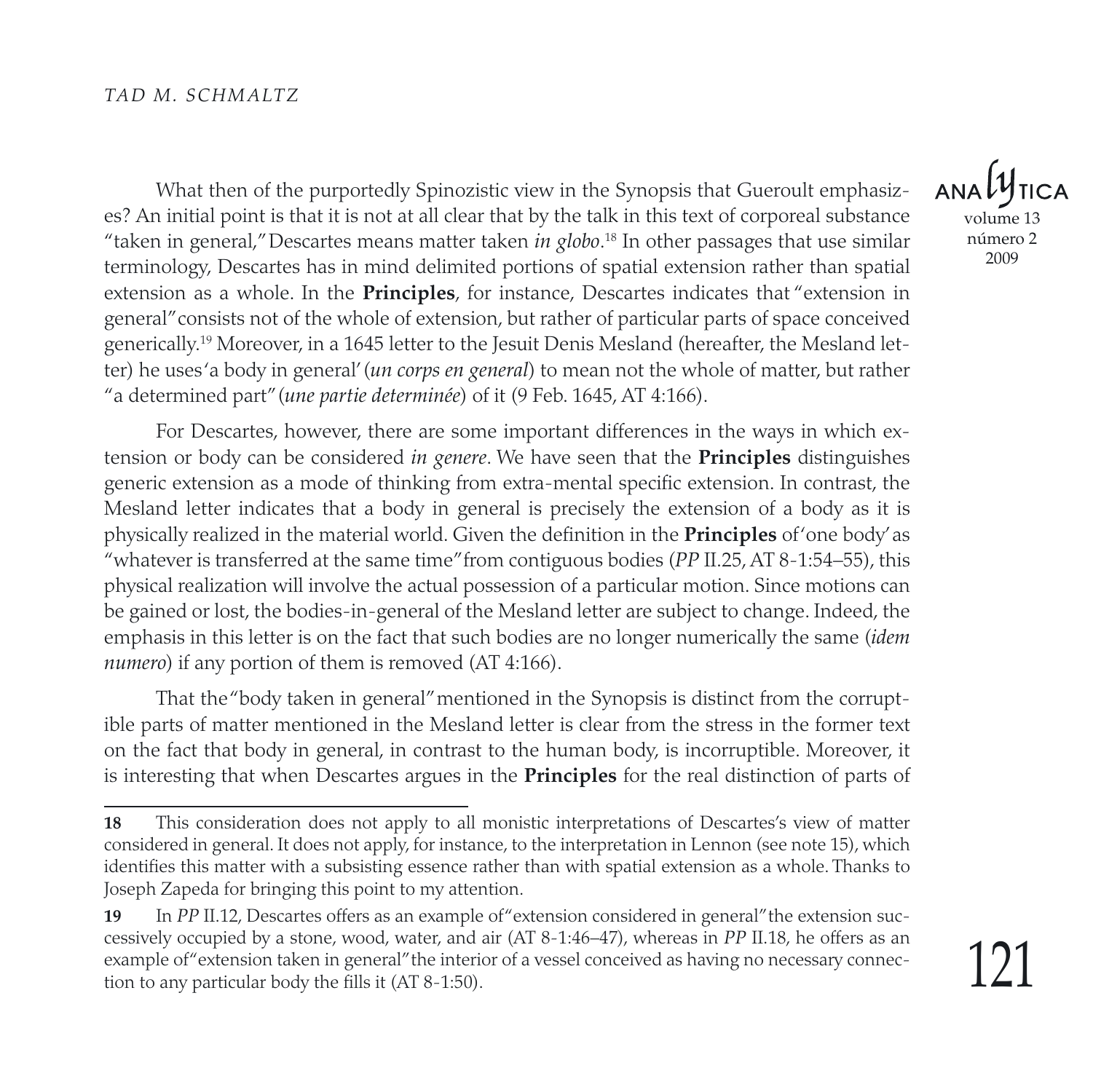volume 13 número 2 2009

matter, he focuses on the parts "as delimited in our thought" (*a nobis cogitatione definitam*) (*PP* I.60, AT 8-1:28), rather than as actually individuated by motion.<sup>20</sup> Likewise, in presenting the argument against atomism in the letter to Gibieuf, Descartes refers to his "consideration" (*considere*) of the two halves of the purported atom as complete substances. In contrast to the view in the Mesland letter of determinate material parts, then, the suggestion here is that the distinct substances that compose matter need not be individuated by some actual motion.<sup>21</sup> Indeed, the indication is that the parts so individuated are composed of, as opposed to being identical to, the parts of extension that we can delimit in our thought. Though changes in accidents can bring about the destruction of the parts that are individuated by motion, no such changes can destroy any portion of the extension that composes the parts. Such portions therefore share with minds the property of being naturally incorruptible.<sup>22</sup>

The emphasis on the fact that incorruptible body is delimited by our thought may seem to indicate that it is the same as the generic extension mentioned in the **Principles**. However, the Synopsis is referring not to a mere mode of thinking, but rather to an incorruptible specific extension that at different times can compose different corruptible bodies (the bodies-in-general of the Mesland letter). Each portion of this extra-mental extension that we pick out in thought constitutes a corporeal substance. In contrast to the determinate bodies individuated by motion, these substances are individuated by means not of relations to other objects, but rather of something intrinsic to the substances, namely, the portion of specific extension that is essential to them  $23$ 

**<sup>20</sup>** For this point, see Garber, **Descartes' Metaphysical Physics**, 176. Cf. the discussion in Edward Slowik, "Descartes and Individual Corporeal Substance," *British Journal for the History of Philosophy* 9 (2001): 1–15.

**<sup>21</sup>** For the point that material substances are not the same for Descartes as the particular bodies he considers in his physics, see Garber, **Descartes' Metaphysical Physics**, 176.

**<sup>22</sup>** Cf. the reading of the Synopsis passage defended in Matthew Stuart, "Descartes's Extended Substance," in R. J. Gennaro and C. Huenemann, eds*., New Essays on the Rationalists* (New York: Oxford University Press, 1999), esp. 92– 101. Stuart's conclusion that "Descartes identifies extended substances with quantities of matter" (ibid., 99) is similar to my own. However, Stuart does not consider the Spinozistic objection, which I address presently, that quantities of matter cannot be substances that are really distinct from each other since they cannot exist apart from each other.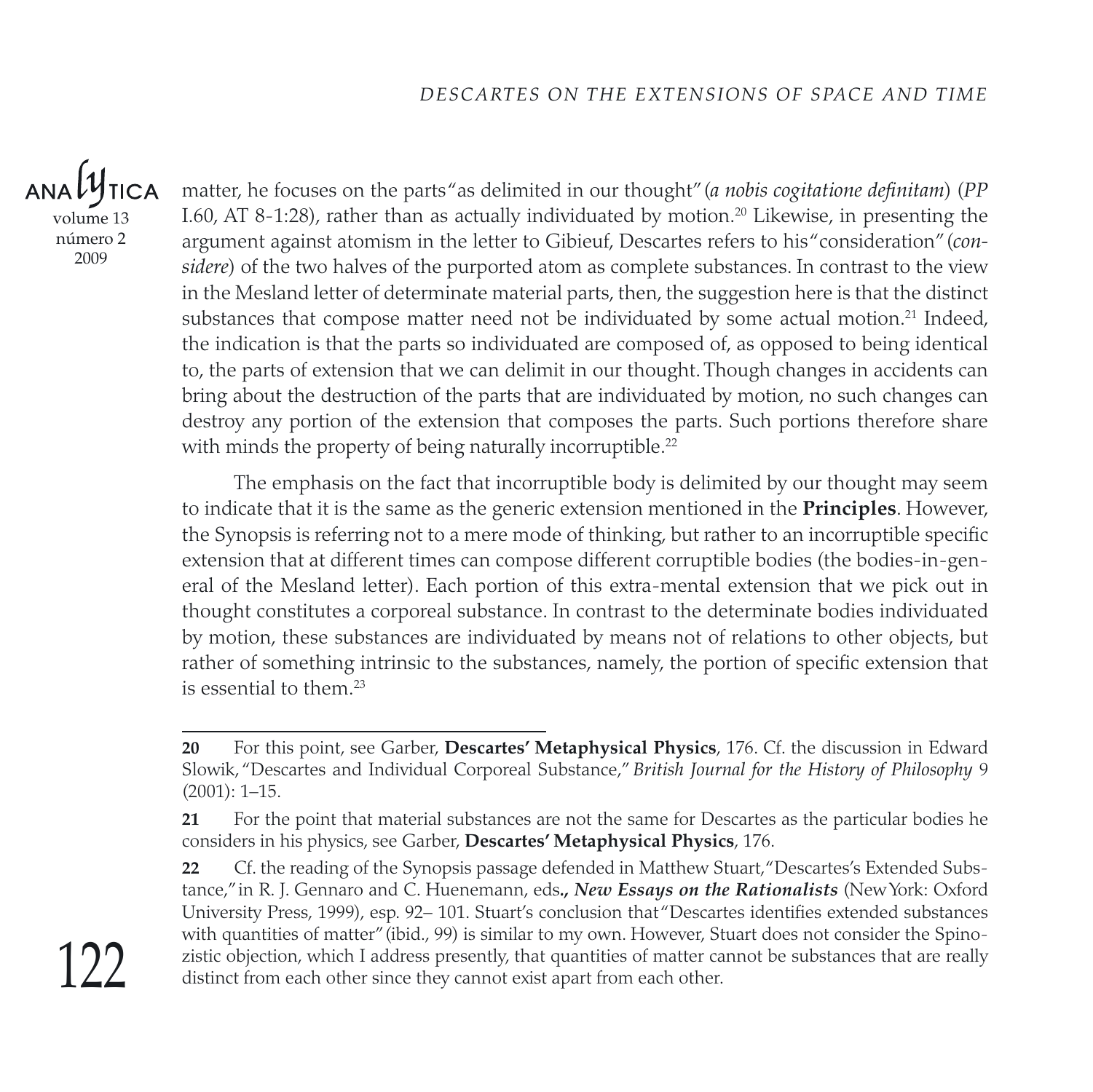The "body in general" of the Synopsis thus can be positioned between the "extension in general" of the **Principles** and "a body in general" of the Mesland letter. Body in the Synopsis shares with the extension of the **Principles** the fact that it does not depend for its identity on a certain kind of actual motion, and thus is distinguishable from the body in general in the Mesland letter. Yet the body of the Synopsis is also similar to the body of the Mesland letter in possessing a specific extension that can exist apart from thought. Both are therefore distinct from the generic extension of the **Principles**, which is a mere mental entity that is individuated by thought. In the Synopsis, then, Descartes attempts to make room for parts of matter that have an extra-mental existence but that differ from the particular bodies that that are individuated, and can be corrupted, by motion (see Table 1).

| Principles                      | Synopsis                  | Mesland letter         |
|---------------------------------|---------------------------|------------------------|
| extensio consideratur in genere | corpus in genere sumptum  | un corps en general    |
| generic extension               | specific extension        | specific extension     |
| mode of thinking                | extra-mental              | extra-mental           |
| individuated by thought         | individuated by extension | individuated by motion |
|                                 | incorruptible             | corruptible            |

Table 1

volume 13 número 2

**<sup>23</sup>** In *De ipsa natura* (1698), Leibniz objected that since no portion of extension can be distinguished from any other portion that is qualitatively indistinguishable from it, bodies cannot be individuated in terms of extension alone (see *G. W.* **Leibniz: Philosophical Essays**, ed. R. Ariew and D. Garber [Indianapolis: Hackett, 1989], 163–65). However, my suggestion on Descartes's behalf is that different portions of specific extension can be distinguished merely by the fact that they individuate distinct corporeal substances. Even if we could not distinguish qualitatively indistinguishable portions of specific extension, God could know which portion goes with which corporeal substance. For a similar suggestion, in response to Garber's defense of Leibniz's objection (in **Descartes' Metaphysical Physics,** 181), see Des Chene, **Physiologia**, 375.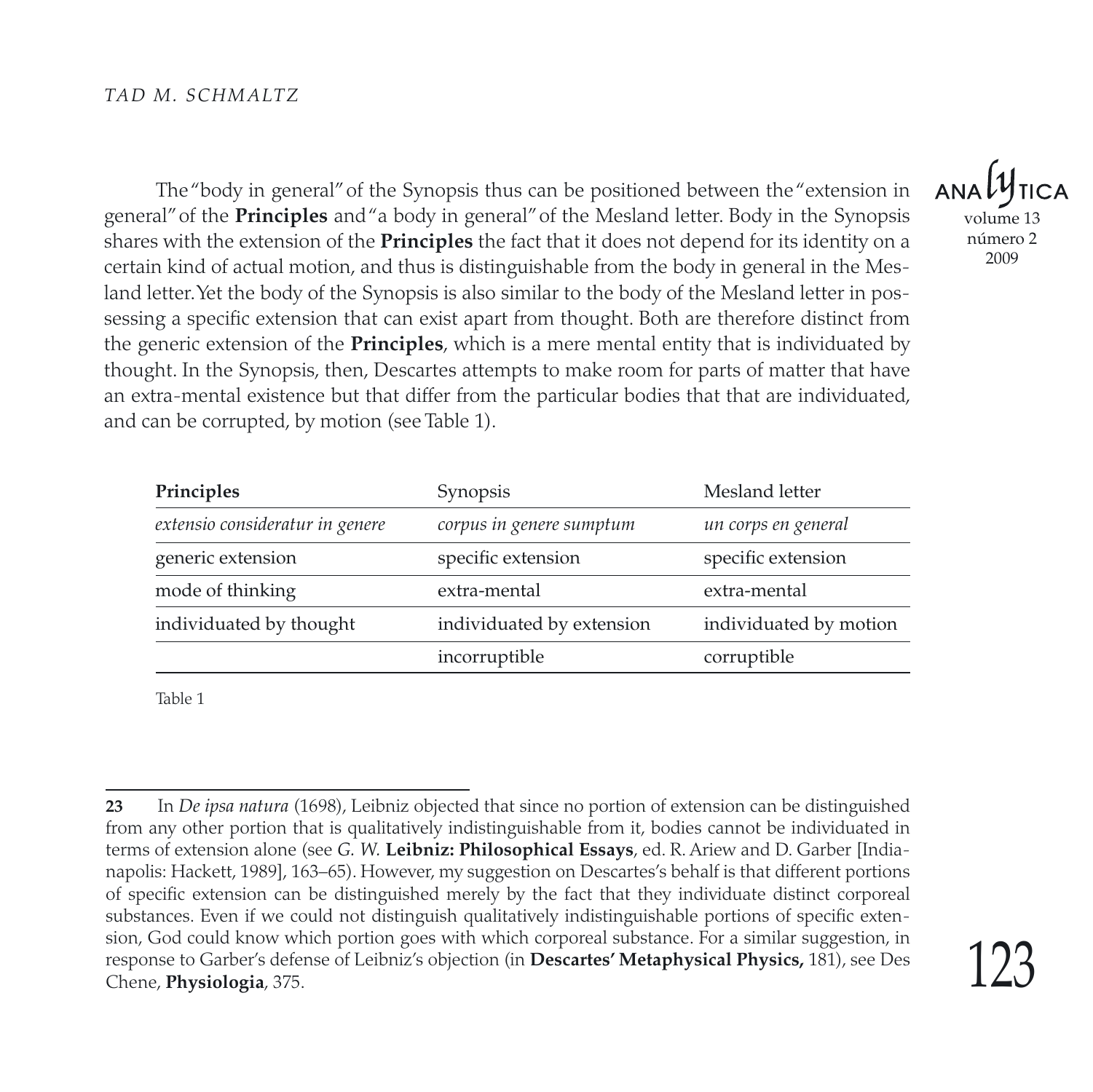$ANAL$ **TICA** volume 13

número 2 2009

I suspect that Descartes concluded that parts of matter are distinct substances primarily on the basis of the fact that he took them to be distinguishable three-dimensional subjects of modes that are themselves incorruptible.<sup>24</sup> However, there is a problem for this conclusion that Descartes seems not to have confronted, but that Spinoza emphasizes. The relevant text is again found in the scholium to *Ethics* Ip15, and in particular in the remarks there concerning the vacuum. Spinoza argues that those who reject the possibility of a vacuum must grant that matter cannot be composed of really distinct parts. For in the case of "things which are really distinct from one another, one can be, and remain in its condition, without the other." If the parts of matter were really distinct in this sense, however, one part could "be annihilated, the rest remaining connected as before," thus creating a vacuum. Since in fact all the parts of matter "must so concur that there is no vacuum," these parts cannot be really distinct  $(G 2:59)$ .

Descartes himself allows for the logical possibility that God can annihilate a portion of matter. However, his claim is that if God were to do this, then the surrounding bodies would have to come into contact (*PP* II.18, AT 8-1:50). Moreover, in correspondence with More, Descartes added that in the case of this sort of annihilation other bodies would have to move to replace the annihilated body (*To More*, 5 Feb. 1649, AT 5:272–73).25 So Descartes, at least, would deny the possibility—which for Spinoza carries with it the possibility of a vacuum—that a body be annihilated with "the rest being connected as before."

Even if Descartes can sidestep the problem of the vacuum, however, the possibility of the annihilation of matter introduces a new problem for his claim that the parts of matter are really distinct. The problem here derives from the fact that the incorruptible parts of matter mentioned in the Synopsis seem to depend on the material parts that compose them. $26$  In the case of the

**25** I am indebted here to the discussion of Descartes's account of bodily annihilation in Joseph Zapeda, "Spinoza's Vacuum Argument Revisited."

**<sup>24</sup>** Descartes speaks at times as if even corruptible subjects of bodily modes, such as a stone (AT 7:44), a hand (AT 7:222), or pieces of clothing (AT 7:441), are themselves substances. However, we could take his view to be that these subjects are substantial only in the sense that they are composed of more basic subjects that are themselves substances in a strict sense that entails incorruptibility. This move would be required, in any case, to accommodate the view in the Synopsis. See the discussion of this point in Stuart, "Descartes's Extended Substance," 99–101.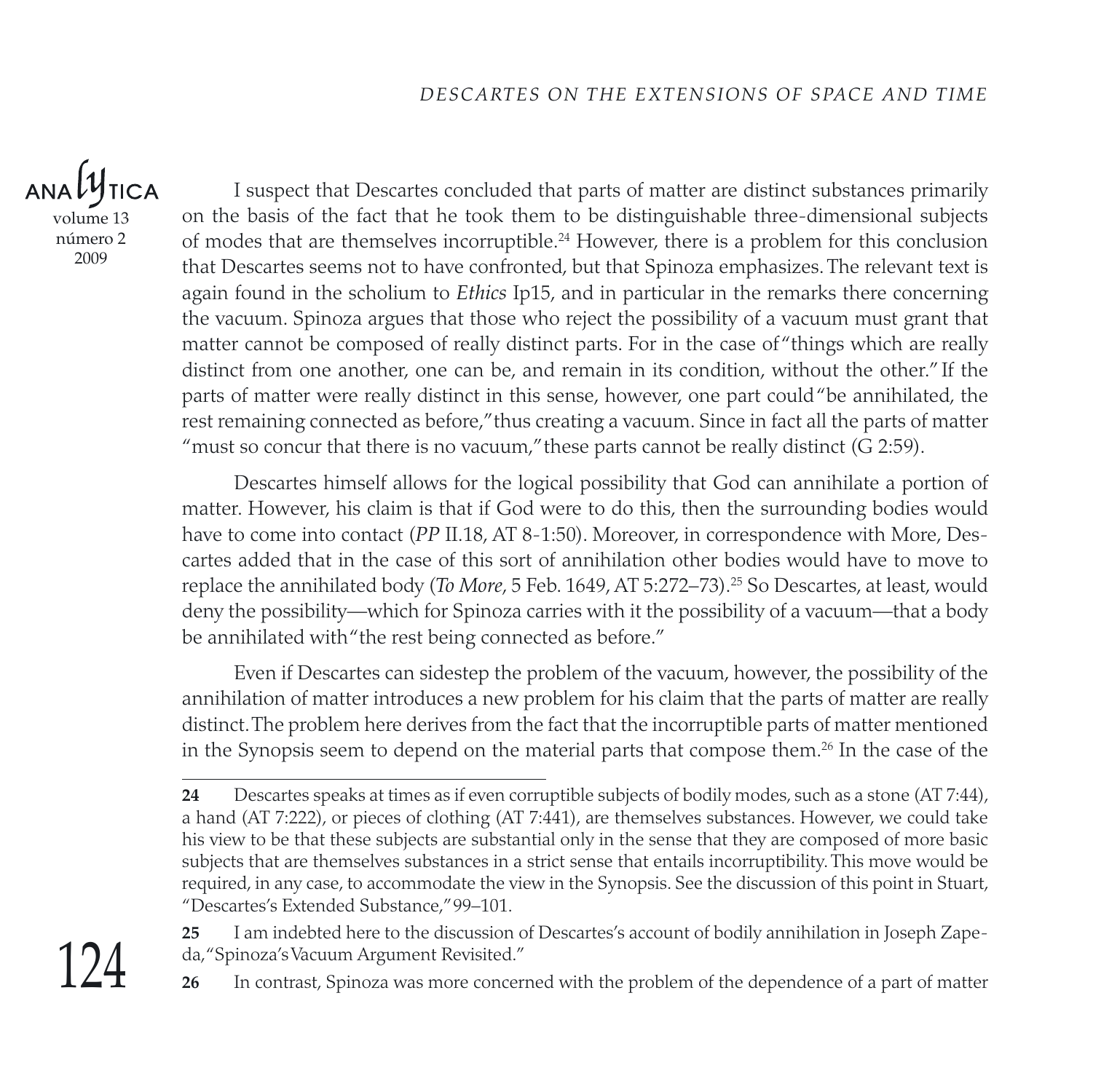composing parts, there may well be no problem with claiming that one such part can continue to exist even in the case where God annihilates another such part. However, it seems that the whole that includes the annihilated part cannot survive the annihilation, since the extension that individuates the whole is simply the sum (or, to use a current metaphysical term of art, the "fusion") of the extensions that individuate its parts.

The question now is whether this whole could be something really distinct from the parts that compose it. The answer to this question depends on a crucial ambiguity in Descartes's remarks concerning the *distinctio realis*, that is, the real distinction between different substances. The account of this distinction in the **Principles** begins with the claim that substances are really distinct just in case "we can clearly and distinctly understand one apart from the other" (*PP* I.60, AT 8-1:28). On one reading, the claim is that we can so understand one to be a subject of properties that differs from other subjects. This reading seems to be confirmed by the appeal in this passage to the fact that he can think of each part of corporeal substance as the subject of certain modes of extension that differs from subjects of other modes of extension. On this reading, it seems that we can think of the whole as really distinct from the parts that compose it, since the whole and its parts can be conceived as distinguishable subjects.

However, the passage from the **Principles** continues by noting that if substances are really distinct, then God has the power "of separating them, or keeping one in being without the other" (AT 8-1:29). Likewise, in the geometrical presentation of the **Meditations** in the Second Replies, Descartes includes in his set of definitions the claim that "two substances are said to be really distinguished when each of them can exist apart" (AT 7:162). The indication in these passages, it seems, is that the real distinction requires not only the understanding of the substances as separate subjects, but also the understanding that they can exist without other created substances. On this stronger reading of the real distinction, the whole cannot be conceived to be really distinct from its parts, since it cannot exist in separation from them.

The context of Descartes's theory of distinctions helps to explain why he tended to speak as if the real distinction requires separable existence. In the **Principles**, he offers, in addition to the *distinctio realis* we have considered, a *distinctio modalis* between a mode and the substance it

 $ANDLI$ volume 13 número 2 2009

to other material parts that do not compose it.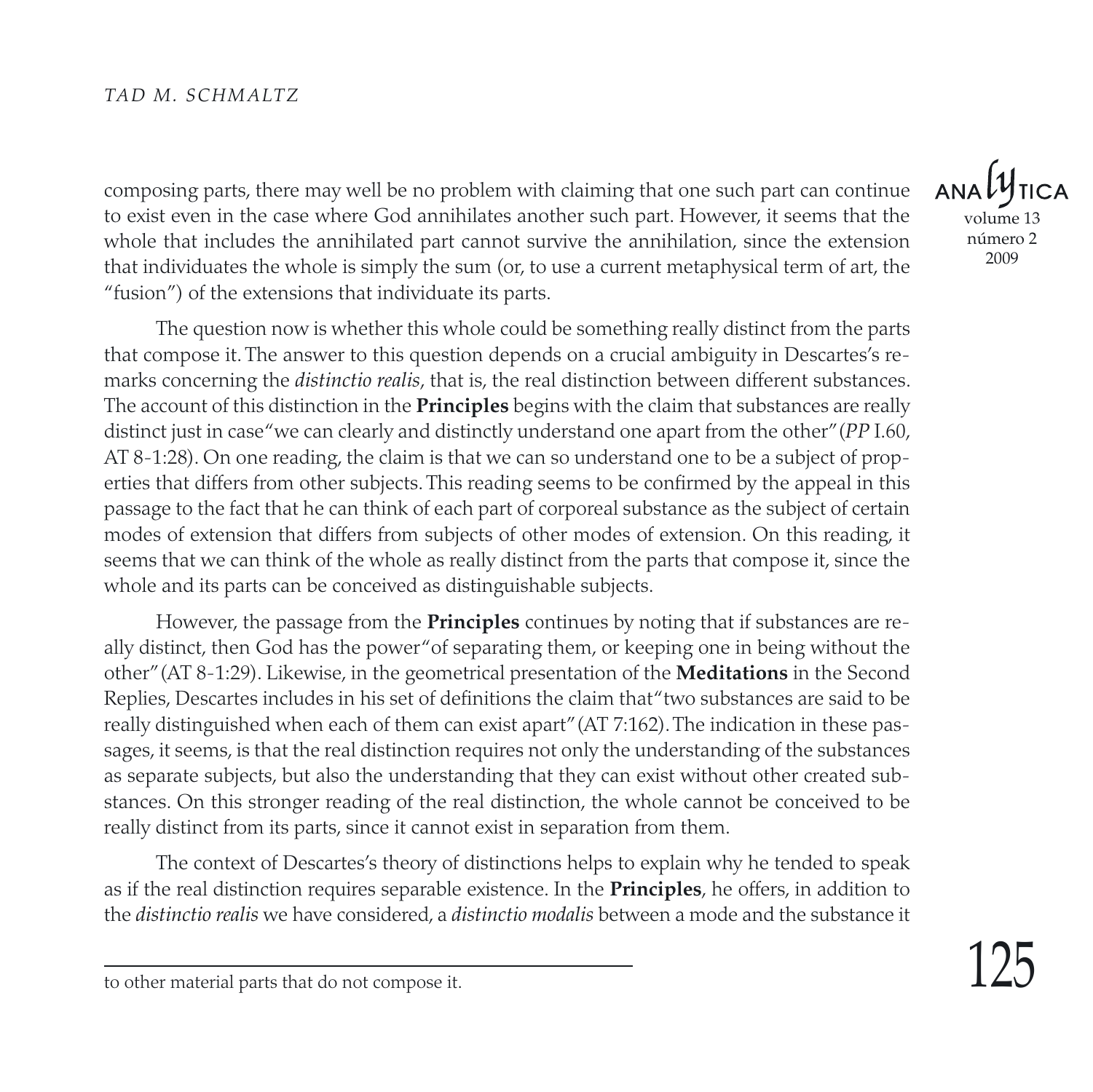ANALY **TICA** volume 13 número 2 2009

modifies,27 as well as a *distinctio rationis* between a substance and some attribute without which it cannot exist (*PP* I.60–62, AT 8-1:28–30). This set of distinctions is not original to Descartes, but can be found in the earlier work of the scholastic Francisco Suárez. In his massive **Disputationes Metaphysicae** (1597), Suárez uses the same terms to denote a distinction of *res* from *res* (*distinctio realis*), of *res* from a *modus* of that *res* (*distinctio modalis*), and of two ways of conceiving one and the same *res* (*distinctio rationis*).28 The notion of a modal distinction is in fact one of Suárez's distinctive contributions to modern philosophy, as is his view that the three kinds of distinctions can be understood in terms of separable existence. Whereas for him there is mutual separability in the case of really distinct *res*, there is only a one-way separability of a *res* from its mode, and a mutual inseparability in the case of entities that are distinct merely" in reason."<sup>29</sup>

Descartes is clear on the necessity of mutual separability in the case where the distinct substances have different kinds of attributes. Thus, he emphasizes in the Sixth Meditation that it follows from the fact that mind and body are really distinct substances that his mind can exist without his body (AT 7:78).<sup>30</sup> But Descartes also seems to be committed to the necessity of

**28** See Suárez, **Disputationes Metaphysicae** (Hildesheim: G. Olms, 1965), disp. VII, §1, 1:250–74. There is an English translation of this Disputation in C. Vollert, trans,, **On the Various Kinds of Distinctions** (Milwaukee: Marquette University Press, 1947). Whereas Suárez allowed for a real distinction between corporeal substances, on the one hand, and their substantial forms and real qualities, on the other, Descartes insisted that any mutable feature of body can be only modally and not really distinct from such a substance (see, for instance, *To Mersenne*, 26 Apr. 1643, AT 3:649).

**29** On the distinctive nature of Suárez's theory of distinctions in the context of scholastic thought, see Stephen Menn, "Suárez, Nominalism, and Modes," in *Hispanic Philosophy in the Age of Discovery*, ed. K. White (Washington, D.C.: Catholic University Press of America, 1997), 226–56. Menn indicates in particular how Suárez's theory of modes distinguishes him from other realist and nominalist scholastics, who agreed on the point that the real and rational distinctions are exhaustive.

**30** For more on the issue of separability and its relation to Descartes's argument for mind-body distinctness, see Marleen Rozemond, **Descartes's Dualism** (Cambridge, MA: Harvard University Press,

**<sup>27</sup>** As indicated below, Descartes allows that this sort of distinction holds between modes of the same substance (*PP* I.61, AT 8-1:29–30). However, he indicates that this case counts as a modal distinction only because both modes are inseparable from the same substance. He notes that in the case where the modes belong to really distinct substances, the distinction between them is more properly a real than a modal one (AT 8-1:30).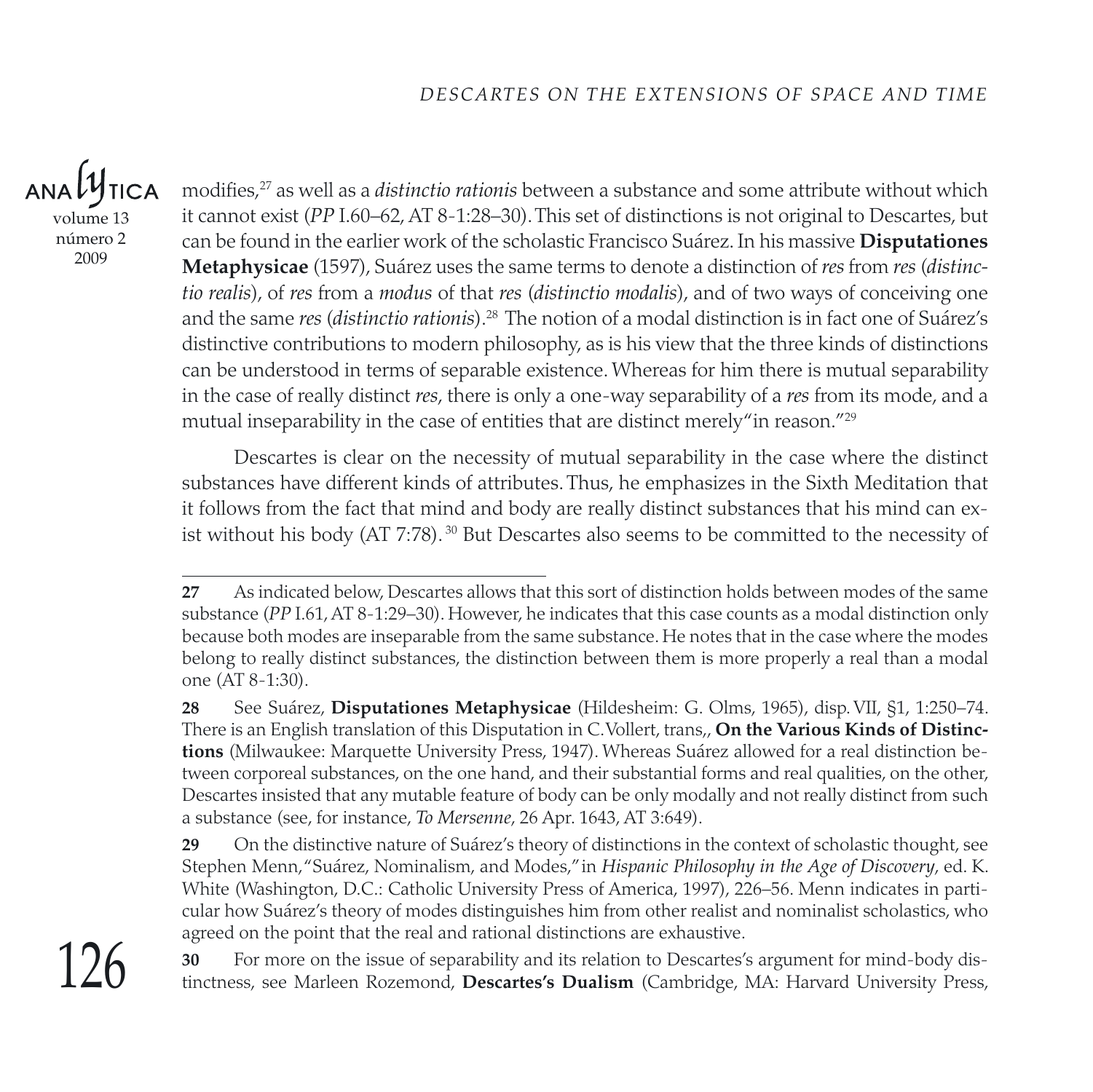separability in the case of the real distinction of two created substances that share the attribute of thought. For surely he would conclude from the fact that two finite minds are really distinct that each can exist without the other. After all, he holds in the Sixth Meditation that a mind is "single and complete on its own" (AT 7:85–86), and so presumably can exist on its own apart not only from body, but also from other created minds.<sup>31</sup>

However, this argument for the necessity of separability for the real distinction cannot apply to bodies. Indeed, in the Sixth Meditation passage just cited, Descartes takes the fact that minds are single and complete on their own to distinguish them from bodies, insofar as the latter are divisible into parts by their very nature (AT 7:86). No portion of specific extension can be single and complete apart from all other created substances, since all such portions are composed of distinct substantial parts from which they cannot exist in separation. <sup>32</sup>

In order to hold that each portion of specific extension is a substance that is really distinct from the parts that compose it, then, Descartes must employ a concept of the real distinction that, in contrast to the concept that applies to the case of created minds, does not require the possibility of existence apart from all other substances of the same type. But this difference in the understanding of the real distinction carries with it a difference in the concepts of substance that apply to minds and bodies. In the **Principles**, Descartes famously allows that the term '*substantia*' does not apply univocally in all cases. In particular, he argues there that the term

volume 13 número 2 2009

<sup>1998),</sup> ch. 1, esp. 28–35. However, Rozemond is most interested in the claim that separability constitutes the real distinction, and does not address the question of whether there can be a real distinction that does not involve separable existence.

**<sup>31</sup>** Descartes denies, however, that finite minds can exist apart from God's infinite mind. This denial reflects his position, to be considered below, that the term 'substance' does not apply univocally to God and creatures.

**<sup>32</sup>** Cf. Calvin Normore's claim that the strong notion of the real distinction allows for the dependence of a particular part of matter on the rest of indefinitely large matter since "there is no particular indefinitely large extension" that this part requires; "any will do" ("Descartes on the Metaphysics of Extension," in J. Carriero and J. Broughton, eds., **A Companion to Descartes** [Malden, MA-Oxford: Blackwell, 2008], 281). However, Normore also allows that for Descartes individual quantities of matter "are essentially dependent upon the very parts that they have" (ibid.), and it is this point that I take to create a difficulty for a conception of the substantiality of material parts in terms of a strong notion of the real distinction.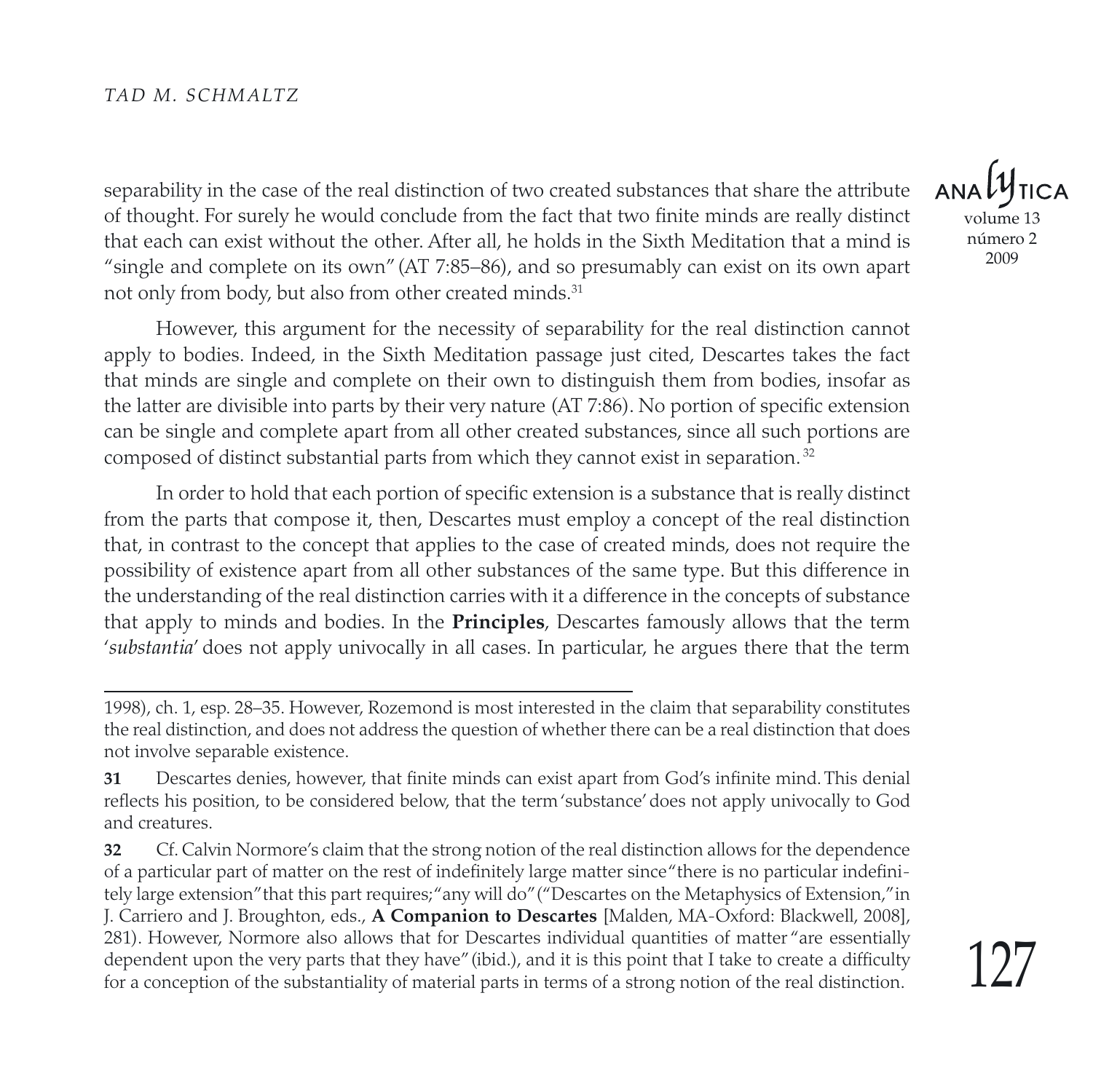ANAL **TICA** volume 13 número 2 2009

cannot apply in the same way to God and creatures since God is a substance in the sense of depending on nothing else, whereas creatures cannot be substances in this sense given that they depend for their existence "on the work of the *concursus* of God" (*PP* I.51, AT 8-1:24). Nevertheless, he continues by affirming that the term "applies univocally to mind and body" since both "need only the *concursus* of God to exist" (*PP* I.53, AT 8-1:24–25).33 Descartes can allow that the substantial parts of spatial extension share with finite minds the property of depending only on God's concurrence for existence, and thus of being naturally incorruptible. However, it seems that he must admit some fundamental difference between the kinds of substantiality involved in the two cases given his view of the "complete difference" between mind and body. Whereas the mind is indivisible, and so single and complete on its own, body is by its nature divisible into distinct and naturally incorruptible parts, and so cannot exist on its own apart from those parts.<sup>34</sup> In order to accommodate this difference, Descartes needs to admit that the substantiality of bodily parts, unlike the substantiality of minds, does not require the possibility of existence apart from any other created substance. It turns out, then, that 'substance' cannot apply univocally to mind and body given the idiosyncratic nature of the spatial extension he posits.<sup>35</sup>

**<sup>33</sup>** For further discussion of Descartes's account of God's *concursus*, see ch. 3 of my **Descartes on Causation** (New York: Oxford University Press, 2008).

**<sup>34</sup>** Interestingly, Descartes himself notes in the **Principles** that "it is easier for us to have an understanding of extended substance or thinking substance than it is for us to understand substance on its own, leaving out the fact that it thinks or is extended" (PP II.63, AT 8-1:31). What he did not recognize, however, it that this difficulty may be due in part to the fact that the substantiality of *res extensa* differs in some fundamental respects from the substantiality of *res cogitans*.

**<sup>35</sup>** Spinoza, of course, would reject such a non-univocal understanding of substance, and insist that any substance, including extended substance, must be "single and complete" in a manner that precludes substantial divisibility; see **Ethics** Ip12d, G 2:55.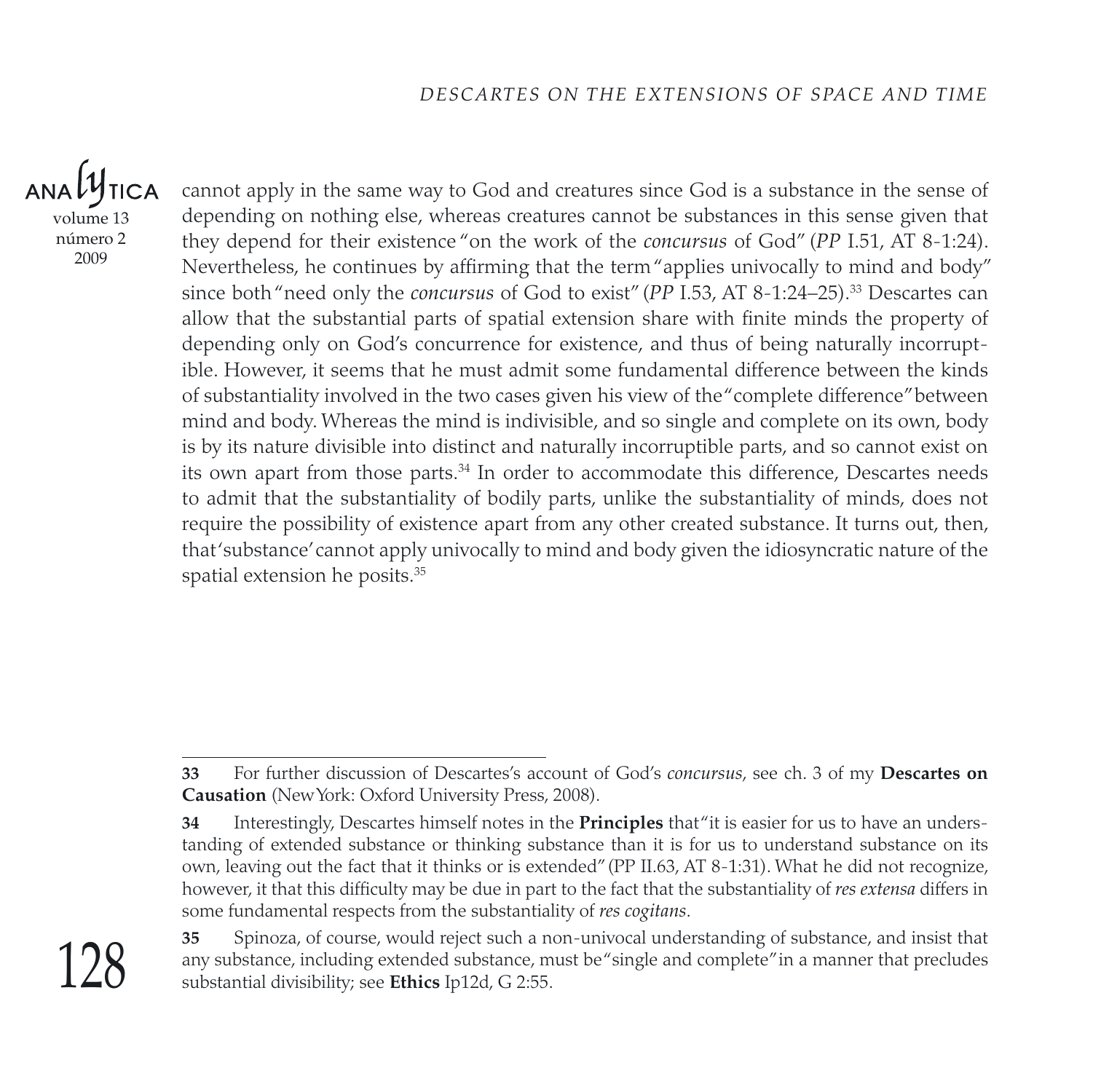#### **3. Temporal Extension and Modal Parts**

In the course of arguing in the Third Meditation that he could not exist if God did not, Descartes claims that since

the whole time of life can be divided into innumerable parts [*innumeras partes*], each single one of which depends in no way on the remaining, from the fact that I was shortly before, it does not follow that I must be now, unless some cause as it were creates me anew at this moment [*me quasi rursus creet ad hoc momentum*], that is conserves me. (AT 7:49)

We will return later to Descartes's conclusion that there must be some cause that conserves him at each moment he exists. What is most relevant for the moment is the view of "the nature of time" from which this conclusion is derived, and in particular the claim that time is divisible into "innumerable parts," each of which is independent of the others.

In order to understand this claim, we must start with Descartes's official account of time in the **Principles**. There he holds that when time is considered in general, apart from the duration of particular objects, it is just a "mode of thinking" (*PP* I.57, AT 8-1:26–27). As in the case of extension considered in general, so time considered in general is a mere abstraction. By the same token, just as extension considered specifically is identical to the extension of a corporeal substance, so time considered as existing in objects is identical to the duration of those objects, which is to be identified in turn with the enduring object. In technical terminology that he borrowed from the scholastics, Descartes expresses this as the point that duration is distinct only "in reason," and not really or modally, from the substance to which it is attributed. He takes this point to follow from the fact that we cannot distinctly understand an enduring substance apart from its duration, and also cannot so understand the duration, as it exists in the substance, apart from the substance itself (*PP* I.62, AT 8-1:30).36



volume 13 número 2 2009

**<sup>36</sup>** For the claim in Suárez that there is merely a *distinctio rationis* between duration and the existing object, see his **Disputationes**, disp. L, §1, ¶5, 1:914. Geoffrey Gorham, in "Descartes on Time and Duration," *Early Science and Medicine* 12 (2007): 28–54, offers a similar account to the one provided here of the distinction in Descartes between time and duration. Gorham cites the work of other commentators who take Descartes to hold that duration as well as time is something that is merely ideal or mind-dependent. See, for instance, Clarence Bonnen and Daniel Flage, "Descartes: The Matter of Time," *International Studies in Philosophy* 32 (2000): 1–11.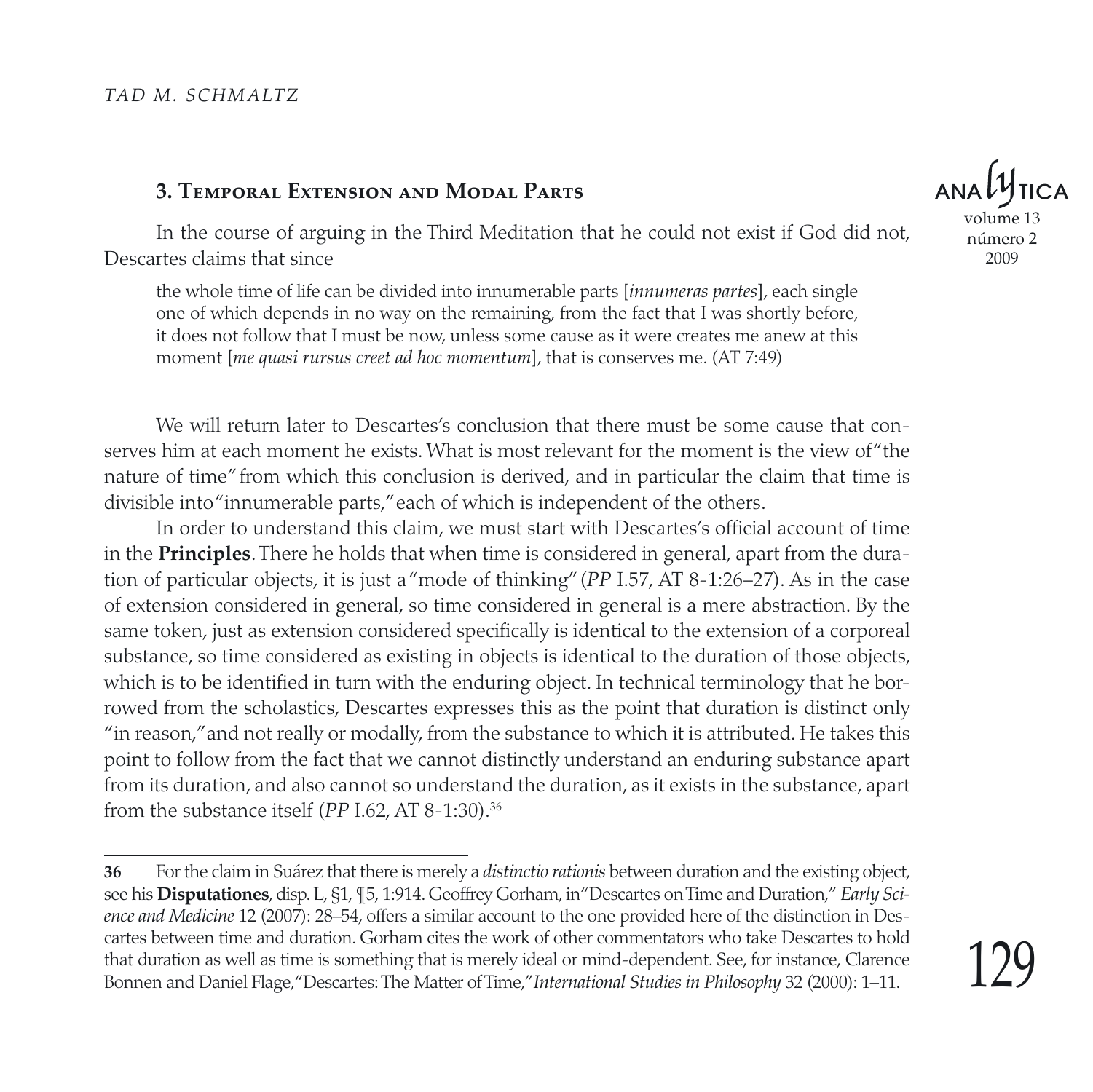$ANDU$ **TICA** volume 13

número 2 2009

So much for time and duration. What about their parts? If the parts are conceived in the same manner as Descartes conceives of the parts of spatial extension, then temporal extension must be composed of distinct substantial parts. However, such a conception leaves us with the strange result that all temporal substances are composed of distinct substantial time-slices. For when it is considered in objects, time is nothing other than a duration that is distinct only in reason from the enduring substance. And if the duration is composed of distinct substantial parts, the substance itself must be composed of distinct substantial parts over time, just as extended substance is composed of distinct substantial parts at any time.

There is reason to think that this result would be unacceptable for Descartes. In the passage from the Third Meditation concerning the nature of time, he considers his own temporal duration as a thinking thing. Yet we have seen Descartes's insistence in the Sixth Meditation that the mind is completely indivisible. His conclusion there that "it is one and the same mind that wills, that senses, that understands" (AT 7:86) seems to hold not only at any particular point in time, but also over time.

Nevertheless, one might object that whether Descartes likes it or not, his remarks in the Third Meditation commit him to the conclusion that different temporal parts of his mind constitutes distinct substances. For the suggestion in this text is that God can create each part on its own, separate from the other parts. Given the view in Descartes, which he borrowed from Suárez, that mutual separability is sufficient for a real distinction, it seems to follow that the different temporal parts of his mind are really distinct substances.<sup>37</sup>

We can respond to this line of objection by drawing on the claim in the **Conversation** that even though the mind is divisible with respect to its duration, still it is indivisible with respect to its nature. Thus the mind that exists at one time has the same indivisible nature that it has when it exists at another time. What allows for the substantial divisibility of body, however, is the fact that the distinct bodily parts have different natures. In the terms of the **Conversation** passage, body is extended and divisible with respect to its nature. Thus a bodily part individuated by a particular portion of specific spatial extension has a nature distinct from that of another bodily part that is individuated by a different portion of that extension. Whereas the distinction

**<sup>37</sup>** Thanks to Dan Garber for pressing me on this point.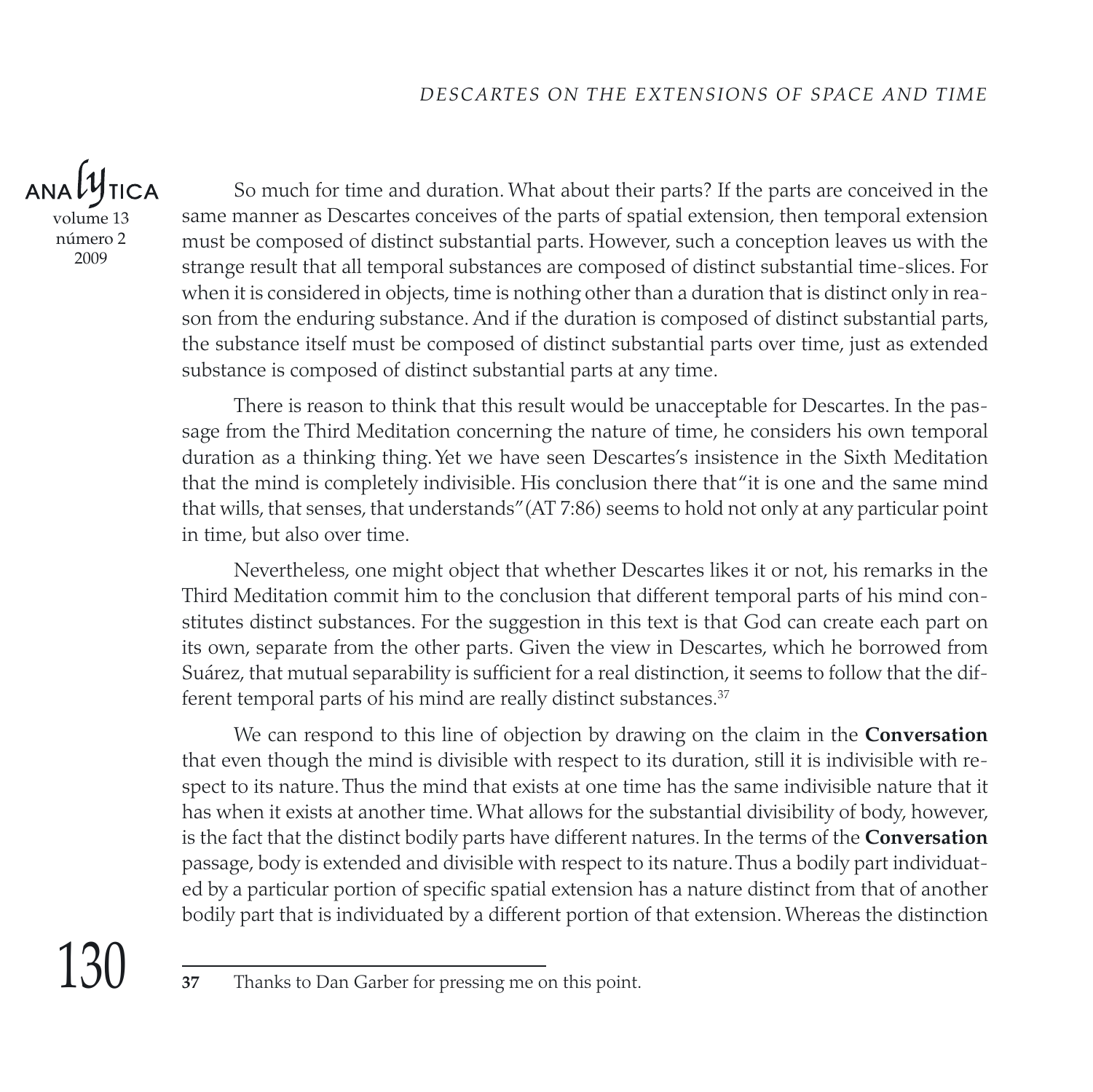between the parts of spatial extension requires that the parts have different substantial natures, then, the distinction between the parts of temporal extension allows for the persistence of an object with the same substantial nature.38

If the temporal duration of mind is not divisible into substantial parts, however, into what sort of parts can it be divided? We have noted that Descartes borrowed from Suárez the view that there are only three sorts of ontological distinctions, namely, real, modal and merely rational.<sup>39</sup> We have ruled out the claim that the temporal duration of the mind is subject to the sort of divisibility into really distinct substantial parts that derives from the nature of spatial extension. But a merely rational distinction would not yield temporal parts truly independent of each other given Descartes's view that we cannot distinctly understand as separate what is distinct only in this manner (*PP* I.62, AT 8-1:30). By default, then, the distinction among these parts must be a modal one.

Descartes indicates that a modal distinction holds between two modes of the same substance, since "we can know one mode without the other, and vice versa, but neither however without the same substance in which they inhere" (*PP* I.61, AT 8-1:29). My proposal, then, is that he takes the different parts of the duration of a substance to be modally distinct from each other. An immediate counterexample to this proposal may seem to be provided by Descartes's claim in the **Principles** that "in created things, that which never has in itself diverse modes, such as existence and duration in the thing existing and enduring, must be called not qualities or modes but attributes" (*PP* I.56, AT 8-1:26). However, we need to remember his position that thought and extension also are attributes that are not subject to modification *considered as such*. As he notes in an important correspondence with Arnauld (to which we will return):

as extension, which constitutes the nature of body, differs greatly from various shapes or modes of extension that it assumes, so thought, or thinking nature, in which I take the essence of the human mind to consist, is very different from this or that act of thinking … It

volume 13 número 2 2009

**<sup>38</sup>** There is the Spinozistic objection that the different parts of body have the same nature as *res extensa*, and so cannot constitute distinct substantial parts. However, the suggestion in Descartes is that whereas the nature of all bodies consists in extension, different bodily parts nonetheless are distinct ultimate subjects of bodily qualities, and so can be considered to have distinct substantial natures.

**<sup>39</sup>** But see the difference between their conceptions of the real distinction indicated in note 28.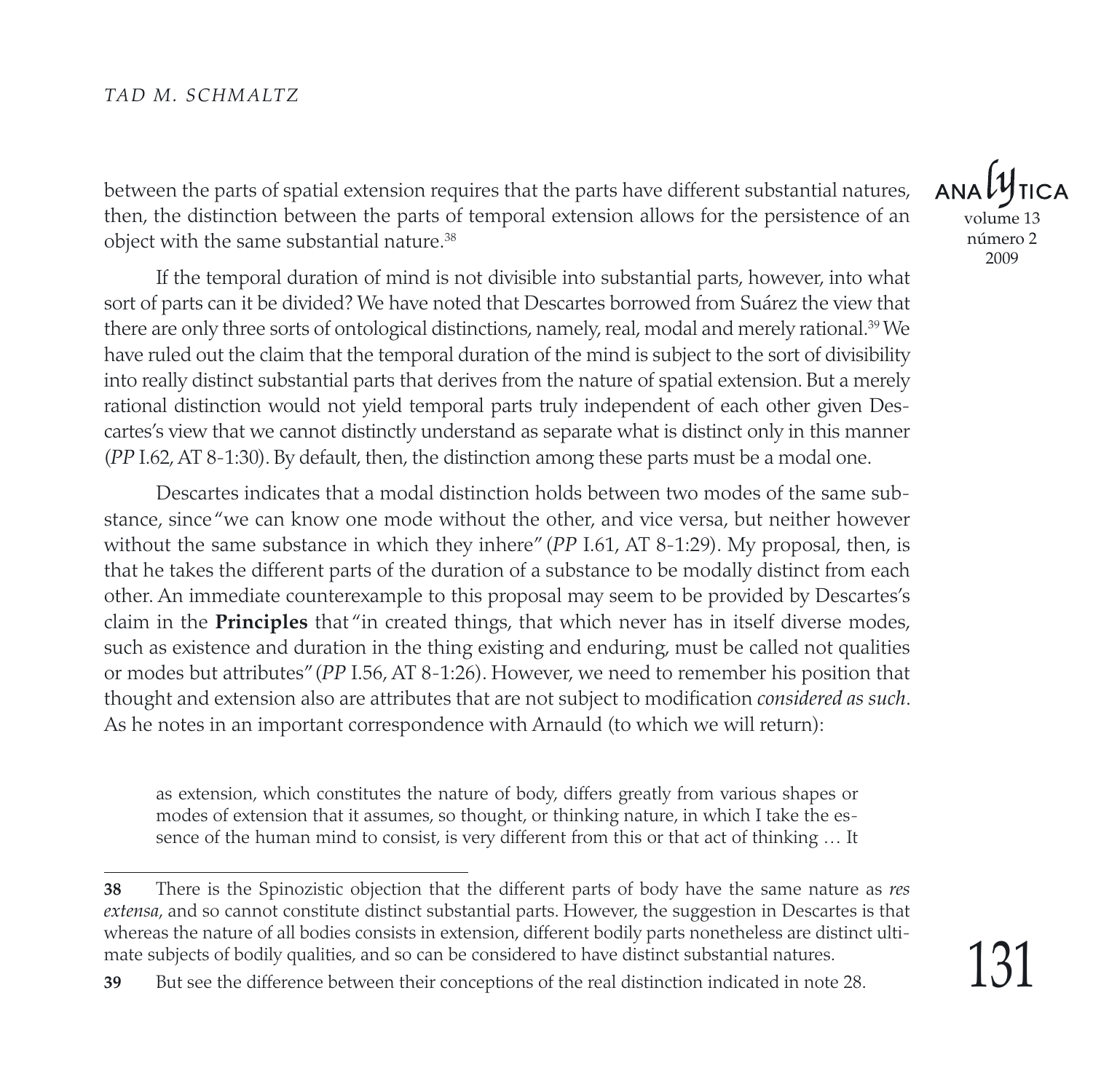volume 13 número 2 2009

depends on the mind itself whether it elicits this or that particular mode of thinking, not however that it is a thinking thing. (29 July 1648, AT 5:221)

In the similar way, Descartes could say that invariable duration differs greatly from the particular modes that it has at different moments. Just as Descartes can distinguish the continuing attributes of thought and extension from the varying modes that it assumes, so, it seems, he can distinguish the duration of thinking and extended substances from its modally distinct parts.

However, it might seem that a modal distinction does not provide the sort of difference between temporal parts that the account of time in the Third Meditation requires. After all, the fact that a mind can be modified by different thoughts at the same time cannot suffice to show that it has distinct parts.40 So how could it follow from the fact that the duration of that mind can be modified in different ways that that duration has distinct parts?<sup>41</sup>

The answer is that the different portions of my duration count as distinct temporal parts simply in virtue of the fact that by their very nature they cannot be simultaneous. It is because they cannot occur at once that it is possible that I endure at one time without enduring at other times. This sort of distinction of parts does not apply to the case of different modes that can exist at the same time. Thus, it doesn't follow simply from the fact that a mind has different modes that it is divisible into modal parts. What is required further is that it has an extended duration composed of non-simultaneous portions. Such a duration has distinct modal parts insofar as endurance through one of the parts does not require endurance through the other parts.

To say that the duration of a substance is divisible, then, is just to say that its attribute of duration can take on different modes at different non-overlapping times. But this sort of divisibility does not preclude the substantial indivisibility of the thinking substance from which this attribute differs only "in reason." And even though extended substance is divisible into

**<sup>40</sup>** In the **Conversation**, Descartes is reported as holding that he can have more than one thought at the same time, as when he simultaneously has the thought that he is talking and the thought that he is eating (AT 5:148).

**<sup>41</sup>** Thanks to Alison Simmons for suggesting this line of objection.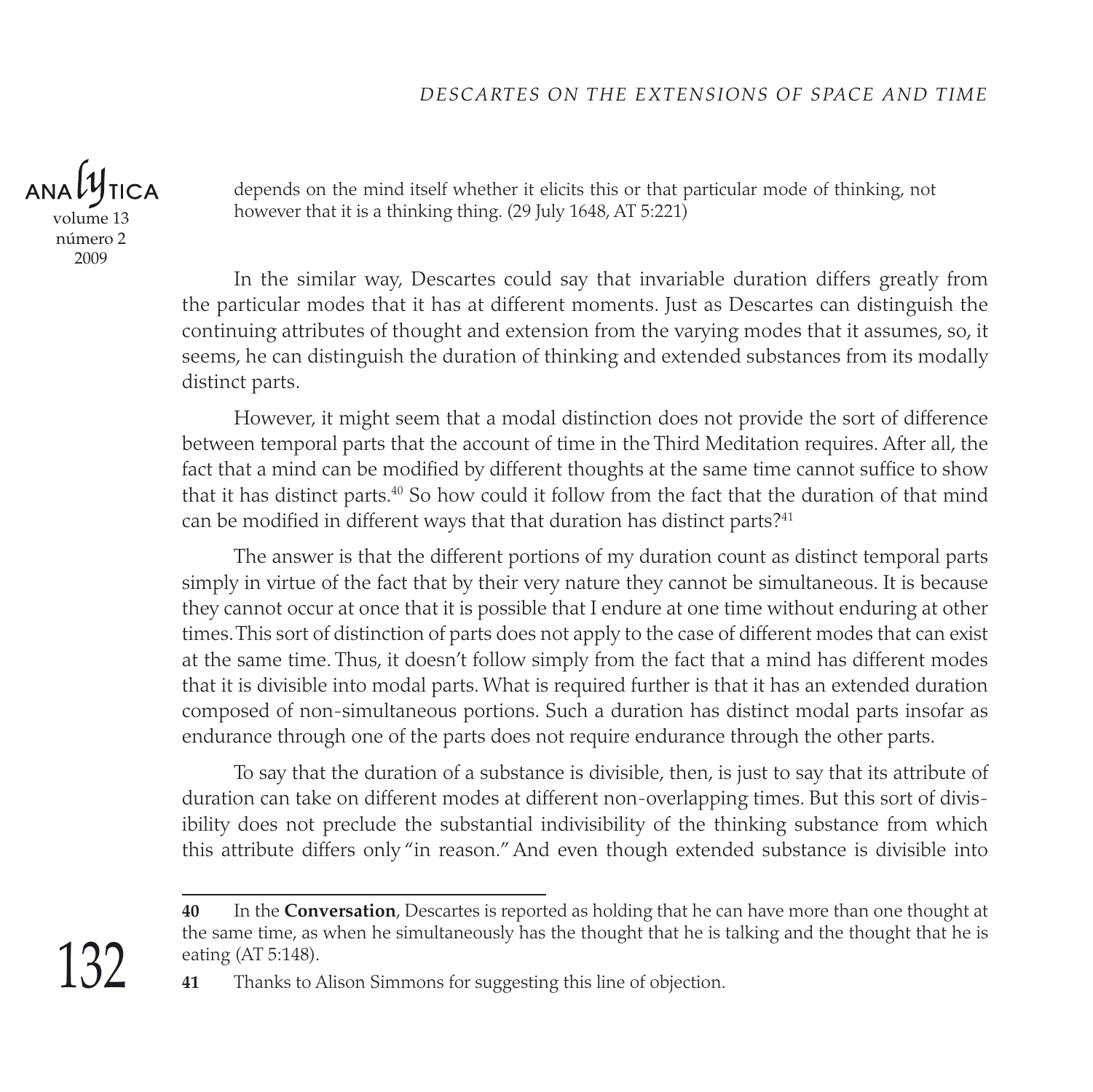substantial parts, the divisibility of its duration does not introduce any additional division of its substance. As in the case of mind, so in the case of body there is only a modal distinction among the various parts of its duration.

Thus, I take the distinction in the **Conversation** between divisibility in duration and divisibility by nature to reflect the considered view in Descartes that different kinds of divisibility are involved in the cases of spatial and temporal extension. However, I alluded at the outset to difficulties concerning the account of duration attributed to Descartes in this text. These difficulties derive from the recorded claim that just as the duration of our indivisible mind is itself divisible, so it is with the duration of God: "we can divide his duration into infinite parts [*infinitas partes*], even though God himself is not divisible." When Burman objected that divine eternity is "altogether and at once" (*simul et semel*), Descartes is said to have responded that God's duration "is not altogether and at once insofar as he exists altogether, for since we can distinguish in him now parts after the creation of the world, why can we not also distinguish it before then, when this is the same duration?" (AT 5:148–49).

There is reason to question the reliability of this particular report given the indication in Descartes's own writings that he accepted the traditional conclusion that the duration of God is "altogether and at once."42 Thus, he claims in the **Principles** that in the case of God there is "always the same and simple action by which he at once [*simul*] knows, wills and accomplishes everything" (*PP* I.23, AT 8-1:14). Moreover, shortly after his meeting with Burman, Descartes insists in correspondence that it involves "a contradiction to conceive of any duration intervening between the destruction of an earlier world and the creation of a new one," and that "if we refer this duration to a succession in divine cognition or something similar, this would be an error of the intellect, not a true perception of anything" (*To More*, 15 Apr. 1649, AT 5:343).43

On my reading of his account of temporal duration, Descartes has good reason to reject the claims concerning divine duration that Burman attributes to him. For on that reading, the divisibility of the duration of our mind requires a diversity of modes in us. But Descartes makes

 $ANDU$ volume 13 número 2 2009

**<sup>42</sup>** Here I oppose Gorham's conclusion that this passage from the *Conversation* reflects Descartes's most considered position; see "Descartes on Time and Duration," 47–49.

**<sup>43</sup>** See also Descartes's claim in his 1648 correspondence with Arnauld, considered below, that the duration of our thought is not "*tota simul* like the duration of God" (*To Arnauld*, 4 July 1648, AT 5:193).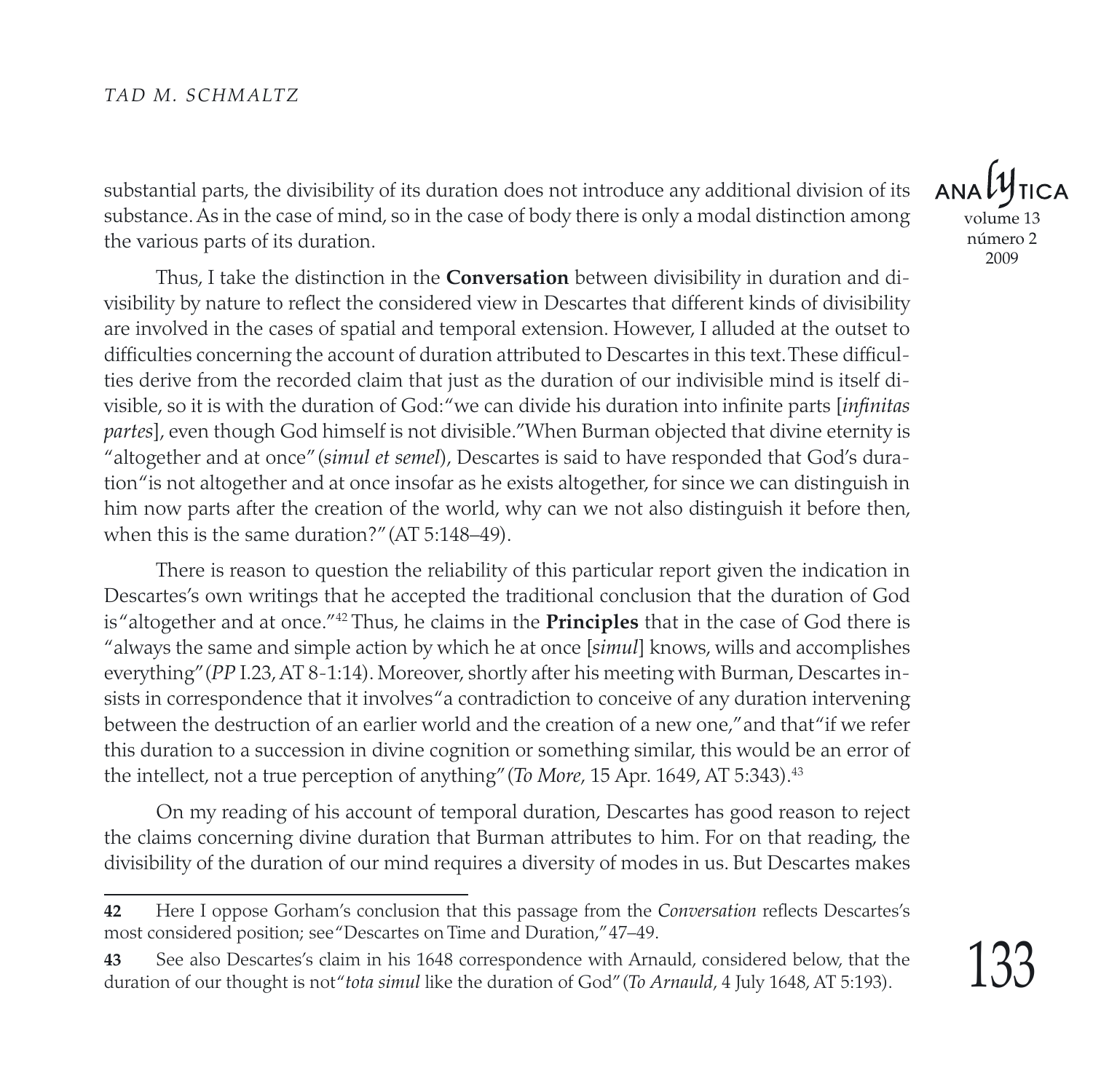$ANDU$ **TICA** 

volume 13 número 2 2009

clear in the **Principles** that "we properly say that there are in God not modes or qualities but only attributes since no variation in him is intelligible" (*PP* I.26, AT 8-1:26). God simply cannot have the sort of modal diversity that would be required to conceive of his duration as divisible into modally distinct parts.

There is a more subtle difficulty, however, that concerns Burman's attribution to Descartes of the claim that our duration is divisible into "infinite parts." Descartes was notoriously reticent to apply the notion of infinity to the division of extension, preferring instead to speak of an "indefinite" divisibility that has no limits we can conceive (see, for instance, *PP* I.26–27, AT 8-1:14–15). Indeed, when discussing the divisibility of his life in the Third Meditation, he was careful to refer to a division into "innumerable," as opposed to infinitely, many parts. God's simplicity precludes the division of his duration into any distinct parts, much less an infinity of them. However, even in our case the most we can say, according to Descartes's official position, is that we cannot conceive any limit to the divisibility of our duration.<sup>44</sup>

There remains some question concerning the justification within Descartes's system for even this more cautious claim. In the case of spatial extension, the inconceivability of any limit to division follows fairly directly from his argument for the impossibility of atoms. The argument in the **Principles** appeals to the fact that any part of matter, no matter how small, must have some sort of extension that we can divide at least "in thought" (*PP* II.20, AT 8-1:51). What is less clear is why Descartes must reject the very conceivability of indivisible portions of temporal extension. Indeed, there is the claim in the literature, which Gueroult has developed with the

**<sup>44</sup>** In order to illustrate the problematic nature of the view of infinity that Burman attributes to Descartes, Ariew emphasizes that Descartes's reported comment on the Third Meditation that "the infinite is the same as the indefinite multiplied" (AT 5:154) conflicts with the insistence in this very text that an indefinite increase in perfection is distinct in kind from actually infinite perfection (AT 7:47; see Ariew, "The Infinite in Descartes' Conversation," 159–63). I agree with Ariew that this conflict prevents us from trusting that portion of the Burman report in the way in which other commentators have done. Nevertheless, it must also be said that the precise nature of the infinite/indefinite distinction is not entirely clear in Descartes's own writings. For documentation of this point, see Margaret Wilson, "Can I Be the Cause of My Idea of the World? (Descartes on the Infinite and Indefinite)," in A. Rorty, ed., **Essays on Descartes' Meditations** (Berkeley: University of California Press, 1986), 339–58. For evidence that Descartes did not always observe this distinction, see notes 52 and 53.

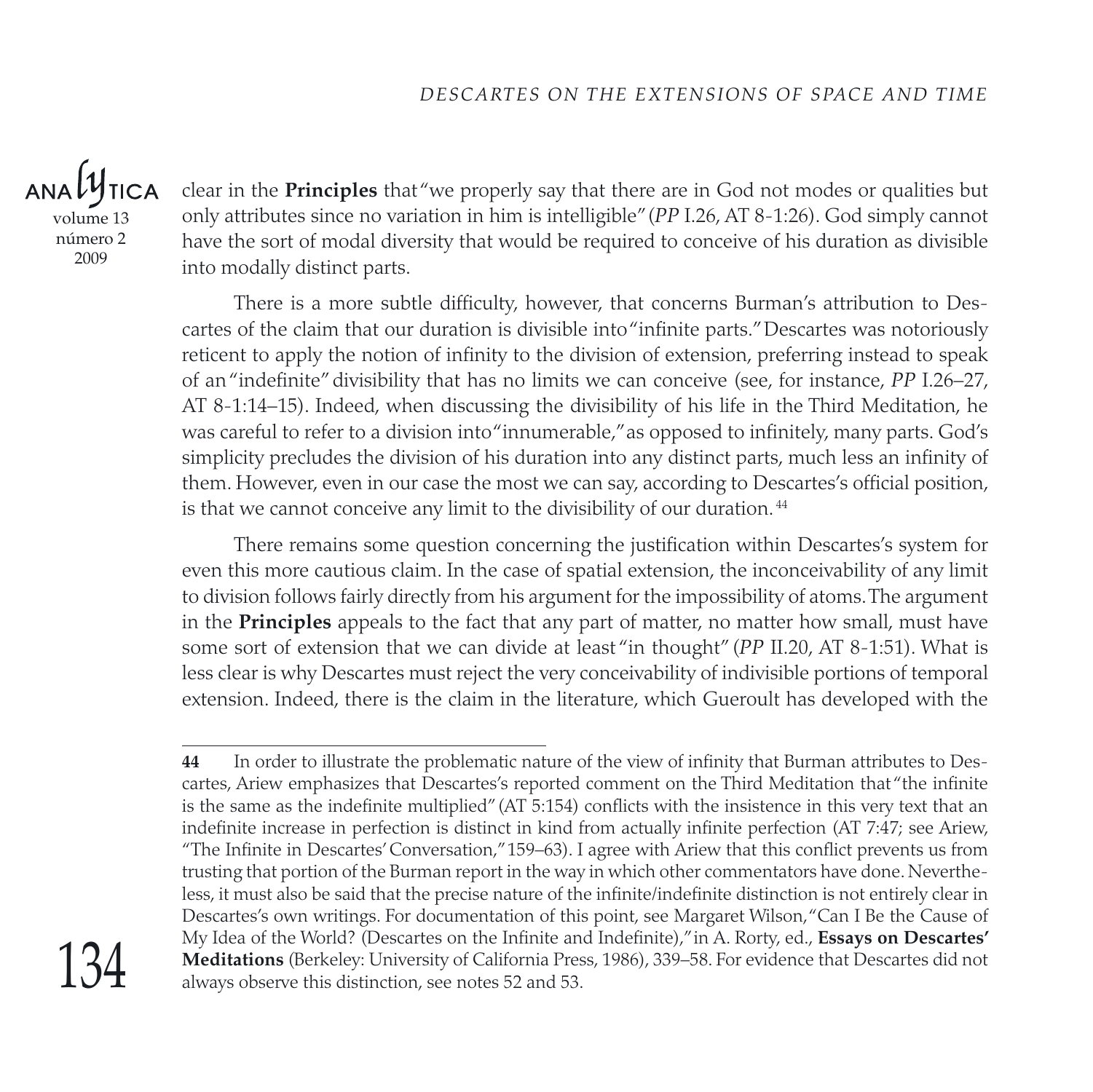greatest care, that he actually understands this sort of extension to be a discontinuous collection of indivisible parts.45 In particular, Gueroult argues that Descartes takes as primary "the point of view of creation and of the concrete," from which time must be conceived as a "repetition of indivisible and discontinuous creative instants."46 In Gueroult's view, then, the time that Descartes posits differs from spatial extension insofar as it is divisible ultimately into indivisible atemporal instants.

The debate in the literature over Gueroult's interpretation has tended to emphasize the technical issue of whether Descartes took durationless instants to be boundaries of extended temporal parts rather than distinct parts of time.<sup>47</sup> There is even the view that the texts underdetermine a particular account of temporal instants.48 I will address some points relevant to this debate toward the end of this section. For the moment, however, I propose to focus on a fresh set of considerations that derive from the intriguing suggestion in Spinoza that Descartes is committed to rejecting an atomistic conception of at least a particular sort of temporal extension. This suggestion is found in his 1663 summary of Descartes's **Principles**, a text that was in fact the only one that Spinoza published under his own name. In the scholium to proposition 6 of the second part of this text, Spinoza responds to an argument, purportedly from Zeno, against

volume 13 número 2 2009

**<sup>45</sup>** The prominence of Gueroult's conclusion in the earlier literature is reflected in Yvon Belavel's remark that "it is common knowledge that for Descartes time is discontinuous" (*Leibniz critique de Descartes* [Paris: Gallimard, 1960], 149). There are earlier anticipations of Gueroult's interpretation in the French literature; see, for instance, Jean Vigier, "Les idées du temps, de durée et d'éternité chez Descartes," *Revue philosophique* 89 (1920): 196–233, 321–48, and Jean Wahl, **Du role de l'idée de l'instant dans la philosophie de Descartes** (Paris: Félix Alcan, 1920). For a defense of this conclusion in the recent Englishlanguage literature, see Ken Levy, "Is Descartes a Temporal Atomist?", *British Journal for the History of Philosophy* 13 (2005): 627–74.

**<sup>46</sup>** *Descartes selon l'ordre*, 1:275.

**<sup>47</sup>** See the critical discussion of Gueroult in Jean-Marie Beyssade, **La philosophie première de Descartes** (Paris: Flammarion, 1979), ch. 3 and conclusion; and Richard Arthur, "Continuous Creation, Continuous Time: A Refutation of the Alleged Discontinuity of Cartesian Time," *Journal of the History of Philosophy* 26 (1988), 373–75. See also Jean Laporte, **Le rationalisme de Descartes** (Paris: Presses Universitaires de France, 1950), 158–60.

**<sup>48</sup>** See, for instance, J. E. K. Secada, "Descartes on Time and Causality," *Philosophical Review* 99 (1990): 45–72; and Garber, **Descartes' Metaphysical Physics**, 266–73.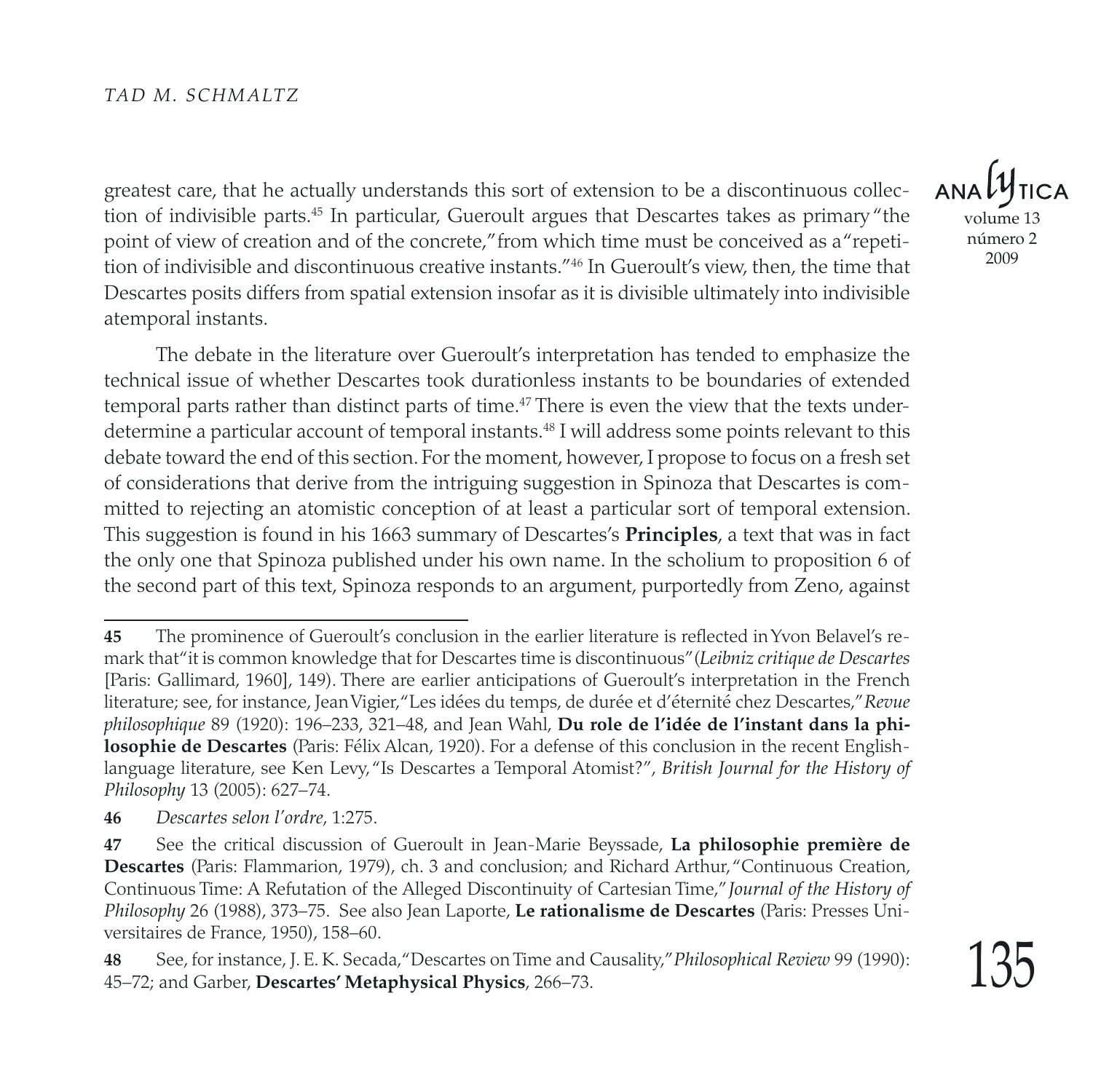volume 13 número 2 2009

the consistency of local motion.<sup>49</sup> The argument is that the concept of such motion is contradictory because in the case of the circular motion with the greatest speed, the points of the circle will remain in the same place, and thus be at rest. Spinoza observes that this argument assumes both that there can be a circular motion with the greatest speed, and that "time is composed of moments, just as others have conceived that quantity is composed of indivisible points." The greatest speed would be simply that which occurs in an indivisible moment. However, Spinoza rejects the assumption that there can be a greatest speed on the grounds that"our intellect finds a contradiction in conceiving a motion so fast that there cannot be a faster one, no matter how short its course may be" (G 1:193). In defending this claim, he appeals to the case of the motion of a wheel ABC connected by a belt to another wheel DEF half its size (see Figure 1). No matter how fast ABC is moving, DEF must move twice as fast. Thus, there will be no case in which ABC moves with the greatest speed. And since for any wheel there could be a wheel half its size with motion that is correlated with the motion of the larger wheel, this argument will work for the motion of any wheel whatsoever (G 1:194).



**49** This argument does not in fact correspond to any of Zeno's arguments against motion reported in ancient sources; cf. the texts pertaining to Zeno's arguments in G. S. Kirk, J. E. Raven, and M. Schofield, eds., **The Presocratic Philosophers** (Cambridge: Cambridge University Press, 1983, 2nd edn.), ch. IX). Perhaps the argument is one that Spinoza constructed on the basis of principles that he took to be central to Zeno's actual arguments.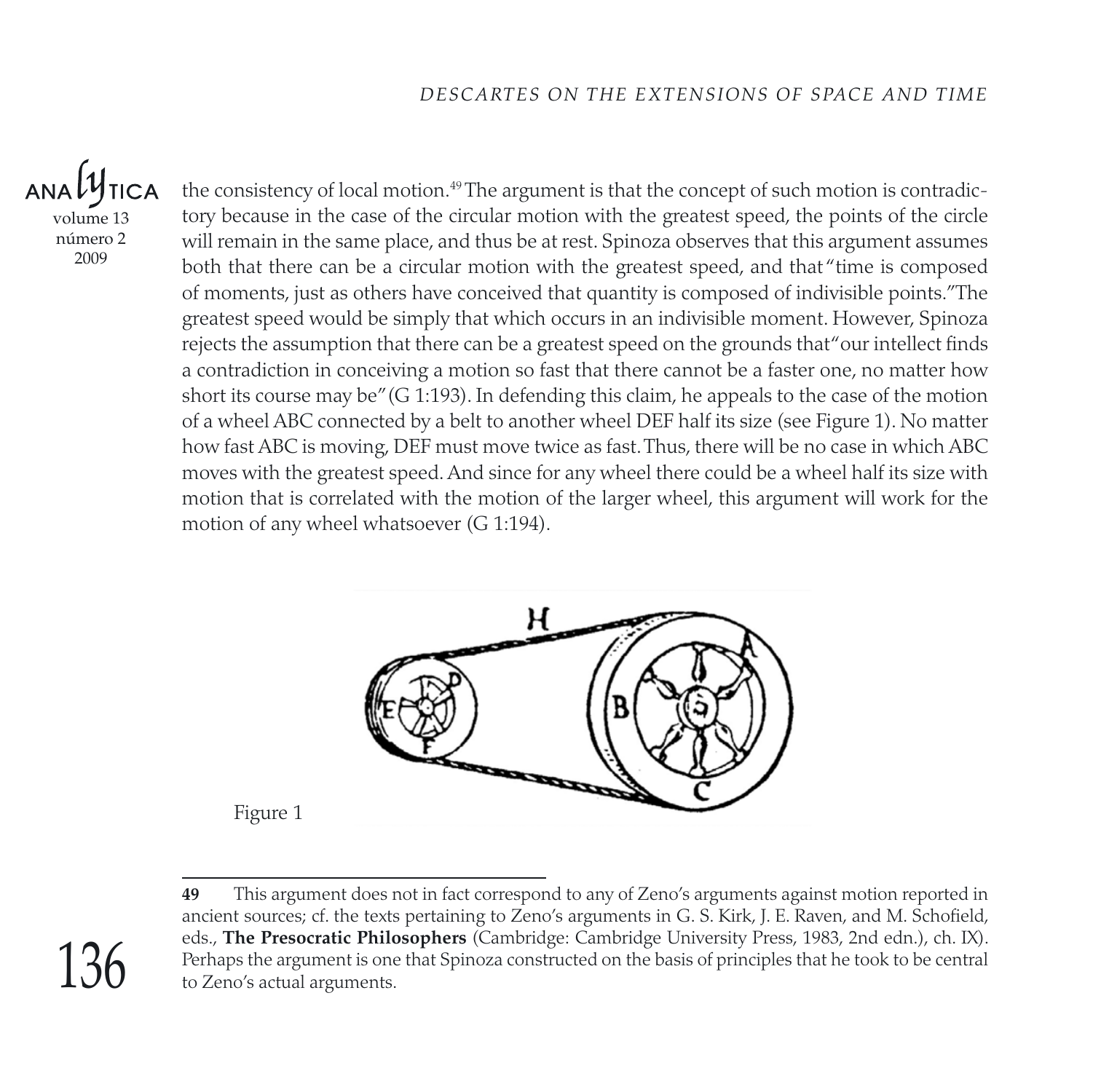The argument against the assumption that time is composed of indivisible moments depends on the conception of time as "the measure of motion."50 Since any portion of the distance a body travels is divisible into parts,"the time by which that motion is measured will also be divisible, and the duration of that motion, *or* time, will be divisible, and this to infinity, q.e.d." (G 1:194). Admittedly, so expressed the argument is not entirely in line with Descartes's own official position. For instance, we have seen that Descartes was concerned to distinguish time, as a "mode of thinking," from the duration that cannot be conceived apart from the enduring object.<sup>51</sup> Moreover, the claim that spatial and temporal extensions are divisible"to infinity″does not respect his official distinction of the infinite from the indefinite.<sup>52</sup> Nonetheless, it does seem that Descartes could accept the argument that insofar as the distance a body travels must be indefinitely divisible, so also must the duration of the motion of that body. For the duration can be mapped onto the distance, with portions of the distance corresponding to portions of the duration of the motion over that distance. As there is no smallest distance of the motion, so there will be no smallest part of the duration of that motion (see Figure 2).<sup>53</sup>

**ANA** volume 13 número 2

**<sup>50</sup>** Cf. Descartes's claim in the **Principles** that time considered apart from duration is "called the measure of motion" and involves the comparison of the duration of an object with the "most regular motions that give rise to years and days" (*PP* I.57, AT 8-1:27). Aristotle of course had defined time as the "number of motion"; see *Physics*, bk. IV, ch. 11, 220a 25, in **Complete Works**, 1:373.

**<sup>51</sup>** Though Spinoza is well aware of this distinction; see his claim in the **Cogitata Metaphysica** appended to his summary of Descartes's **Principles** that time "is not an affection of things, but only a mere mode of thinking, or, as we have already said, a being of reason" (G 1:244).

**<sup>52</sup>** But see Descartes's own claim in correspondence that "there is no quantity that is not divisible into an infinity [*une infinité*] of parts; and force, motion, percussion, etc., are species of quantity" (*To Mersenne*, 11 Mar. 1640, AT 3:36).

**<sup>53</sup>** In his own response to Zeno's Achilles paradox, Descartes insists on the fact that a finite quantity can be composed of infinitely (*sic*) many parts (*To Clerselier*, June/July 1646, AT 4:445–47; the argument is repeated in *To Mersenne*, 7 Sept. 1646, AT 4:499–500). Though he focuses here on the distance of the race, it seems that he could provide the same argument for the duration of the race in just the manner that Spinoza indicates.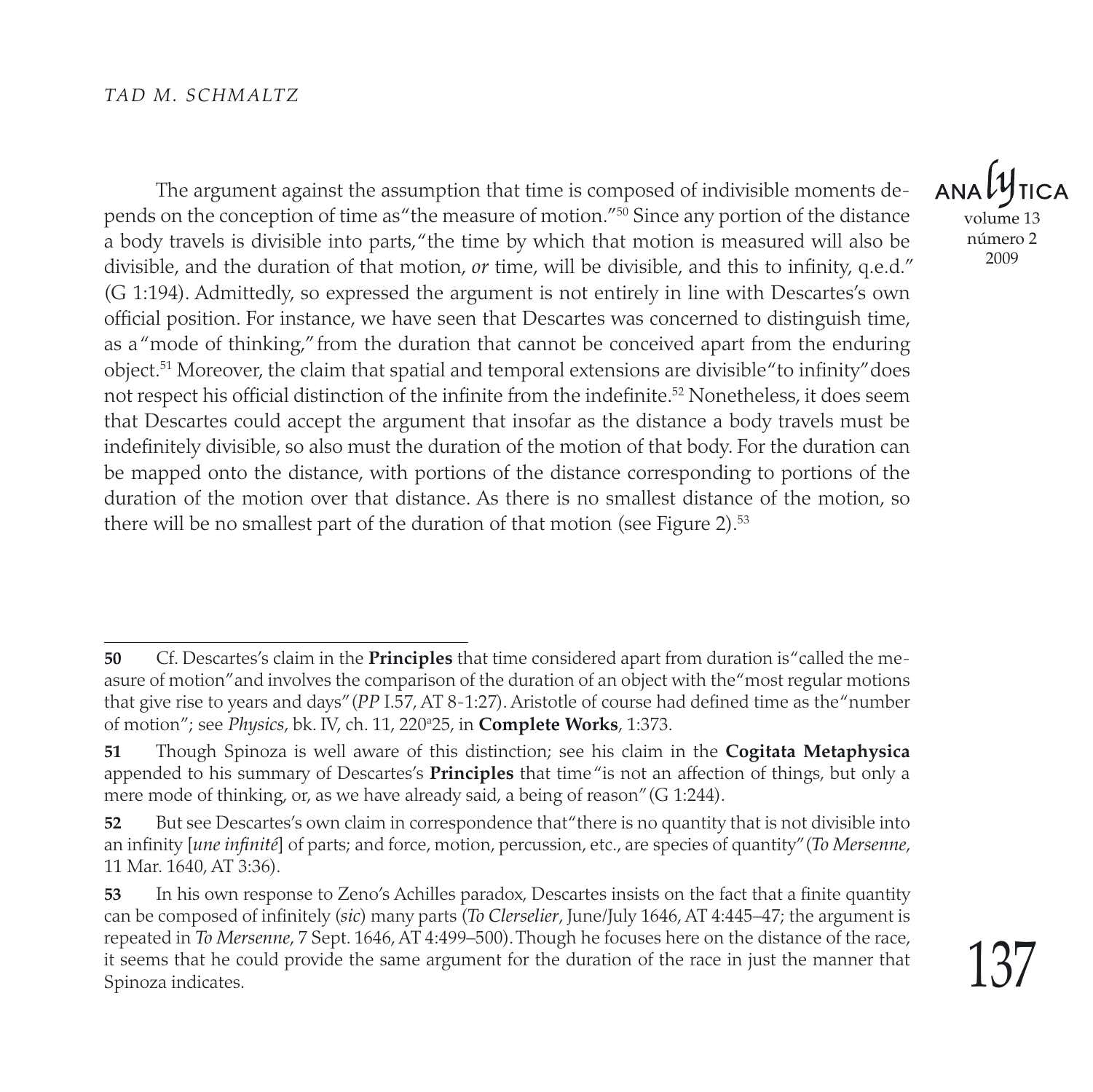

138



Figure 2

According to this argument, then, the indefinite divisibility of the duration of motion derives from the fact that this motion has an indefinitely divisible spatial extent. In the *Principles*, however, Descartes insists that "the duration that we understand to be involved in motion is no different from the duration involved in things that do not move" (*PP* I.57, AT 8-1:27). By "things that do not move," he apparently intends to include bodies at rest, for he provides as an example of the point the fact that the duration of two bodies does not differ simply in virtue of the fact that one is moving more quickly than another.<sup>54</sup> Although this example does not concern explicitly the case of resting bodies, his view, presumably, is that just as a body has the same sort of duration whether its motion is swift or slow, so it has the same sort of duration whether it is in motion or at rest.

There remains the case, so prominent in the Third Meditation, of the duration of the mind. This case is addressed explicitly in the correspondence with Arnauld that I cited previously. In the letter that initiated the exchange, Arnauld objects to the claim in the Third Meditation that the duration of his mind is divisible into "innumerably many" parts. He appeals in particular to the view of "the philosophers and theologians" that "a permanent and maximally

**<sup>54</sup>** In a passage from his correspondence with Arnauld considered presently, Descartes indicates that he also intended to include immaterial minds, which not only are not moving but also are not subject to motion (or rest).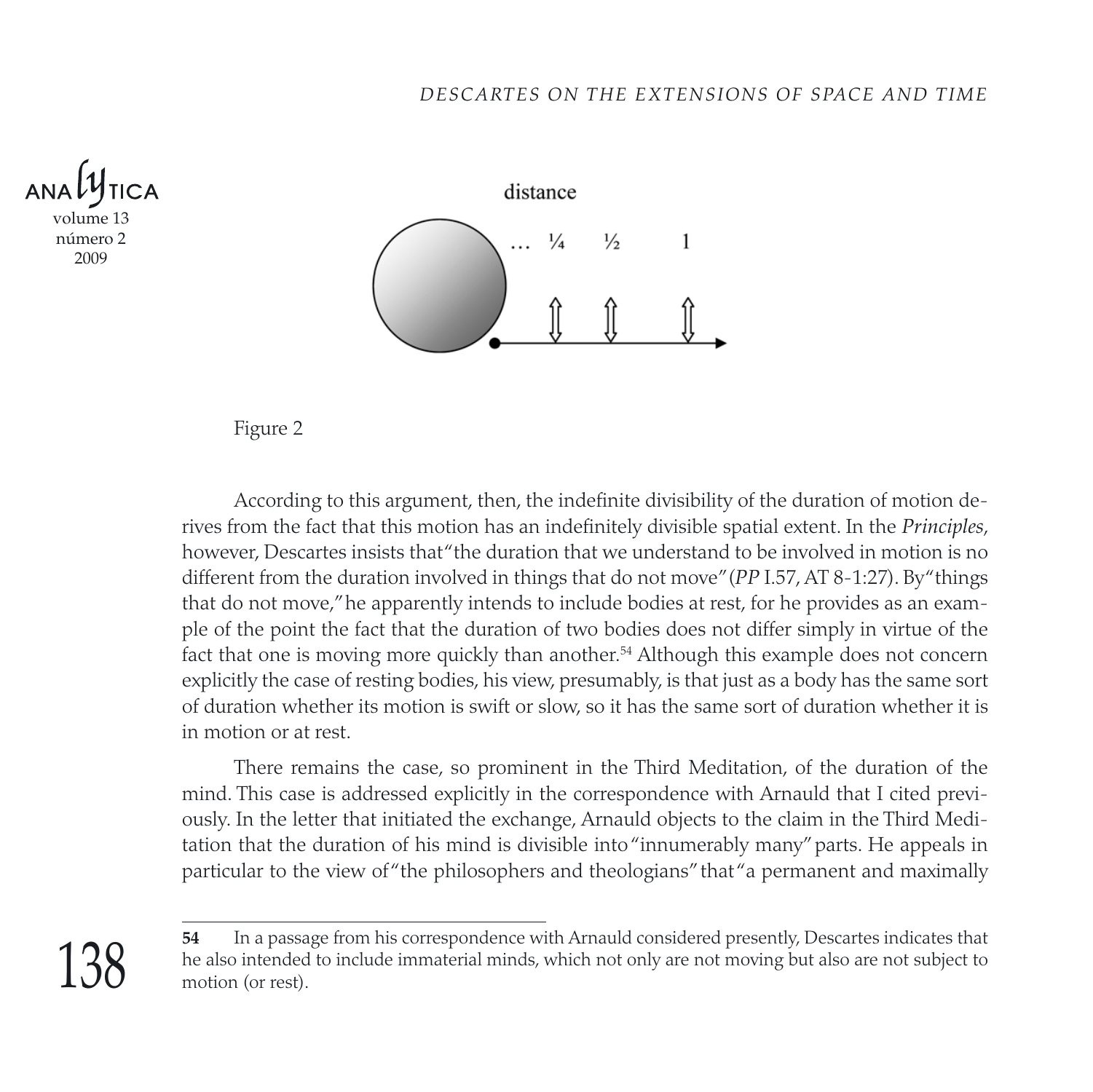spiritual thing, such as the mind … has a duration that is permanent and *tota simul* (which the duration of God certainly is), and consequently not possessing those parts, the earlier of which do not depend on the later." In this view, the simultaneous and indivisible duration of pure spirits must differ in nature from the divisible duration of motion, "which alone is time in a proper sense." Arnauld notes that given the assumption in the Third Meditation that there is no material world, and hence no real motion, the only duration that could be at issue in this text would be the permanent duration of pure spirits. But then, he concludes, those who accept the common view must deny that this duration is divisible into distinct parts (*Arnauld to Descartes,* 3 June 1648, AT 5:188–89).

Descartes responds that this line of objection "rests on the scholastic opinion … with which I differ greatly."55 He cites in particular his claim in the **Principles** that the duration of objects in motion is the same as the duration of objects that do not move. But he adds that "even if no bodies existed, it still could not be said that the duration of the human mind was *tota simul* like the duration of God" since "our thoughts display a successiveness that in no way can be admitted in divine thoughts" (*To Arnauld*, 4 July 1648, AT 5:193). When Arnauld questions in a subsequent letter "whence the before and after, which must be found in all succession, is to be selected in the successive duration of things not in motion" (*Arnauld to Descartes*, July 1648, AT 5:215), Descartes replies that "the before and after of any duration is known to me in no other way than by the before and after of the successive duration that I detect in my own thought, with which other things co-exist (*To Arnauld*, 29 July 1648, AT 5:223).

Jean-Marie Beyssade has appealed to these remarks to Arnauld in support of the conclusion that Descartes takes reflection on our own thought to reveal that duration in general is indefinitely divisible.56 But though the remarks seem to me to provide a solid textual basis for

**ANA** volume 13 número 2

**<sup>55</sup>** For more on the scholastic opinion and its relation to Descartes's views, see Jean-Robert Armogathe, "Les sources scolastiques du temps cartésien: elements d'un debat," *Revue internationale de philosophie* 37 (1983): 326–36; and Jean-Luc Solère, "Decartes et les discussions médiévales sur le temps," in J. Biard and R. Rashed, eds., **Descartes et le moyen âge** (Paris: J. Vrin, 1997), 329–48. See also the discussion below of the scholastic account of the temporality of angelic thought in Thomas and Suárez.

**<sup>56</sup> La philosophie première**, 134–42. But cf. Wahl's claim that for Descartes the recognition of the truth of the cogito proposition requires "an instantaneous certitude, a judgment, a reasoning gathered [*ramassé*] in an instant," one which "contains no succession in time" (*Du role de l'idée*, 54, 55).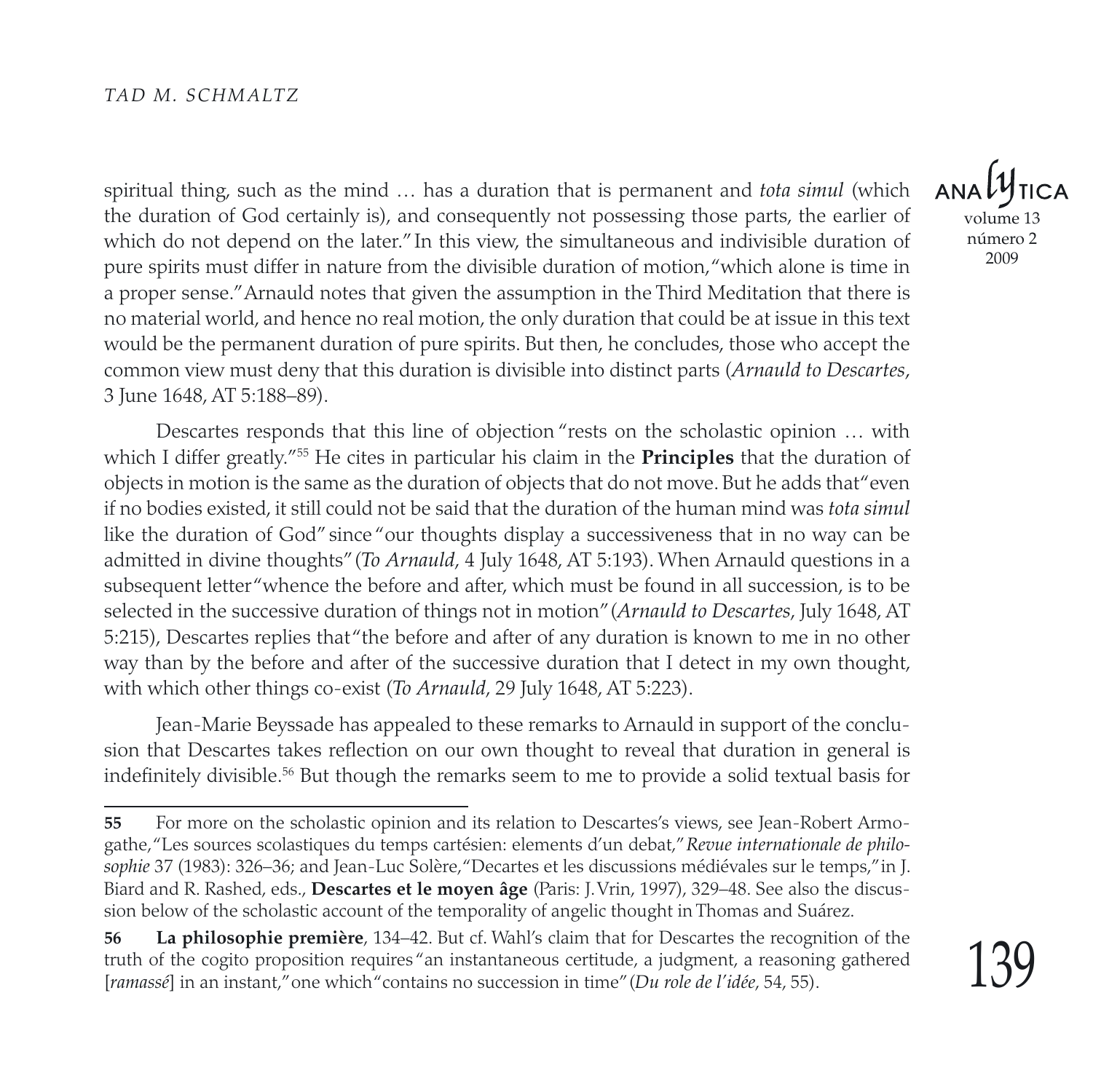$ANDLI$ **TICA** volume 13 número 2 2009

Beyssade's conclusion, we still require some argument for the claim that the duration of thought must have this sort of divisibility. As Arnauld noted, after all, divine thought can be entirely *tota simul*, and thus lack any sort of succession. And even if finite thought must involve some sort of succession, it is not immediately obvious that this successive duration must be composed of parts that themselves possess a divisible temporal extension.

Certainly Descartes is committed to holding that spatial extension is composed of parts that have a divisible spatial extension. Thus, he argues in correspondence that since body is just "a thing that length, breadth and extension," it cannot be composed of indivisible parts insofar as "an indivisible thing cannot have any length, breadth or depth" (*To Mersenne*, 28 Oct 1640, AT 3:213–14). In his view, the parts of spatial extension must either have such an extension, and so be divisible, or else have no spatial extension at all, and so be incapable of constituting something with spatial extent.<sup>57</sup> If this same argument can be applied to temporal extension, we would have the result that temporal extension cannot be composed of temporally indivisible parts. And indeed, some of Descartes's followers did attempt to apply the argument in this manner. For instance, we find the French Cartesian Pierre-Sylvain Regis (also Régis) claimed in a 1704 text that to compose temporal duration of indivisible instants "is the same thing as to *compose a number of nullities*."58

This argument against indivisible temporal instants assumes that in the case of temporal extension the choice is between that which has temporal extension and that which has no existence at all. However, Descartes's remarks to Arnauld indicate that the choice is rather between successive thought with distinct parts, on the one hand, and non-successive thought that is *tota simul*, on the other. Thus, to compose temporal extension of instants that are themselves nonsuccessive would not necessarily, *pace* Regis, be to compose it of nullities. To be sure, if Descartes

**<sup>57</sup>** Cf. the argument in Arnauld and Nicole's Cartesian text, **Logique ou l'Art de penser,** that if the parts that compose extension themselves are extended, "then they are divisible, and they have several parts," whereas if they do not have extension, "they therefore have zero extension, and hence it is impossible for them to form an extension" (pt. IV, ch. 2, in **Logic or the Art of Thinking**, trans. J. Buroker [Cambridge: Cambridge University Press, 1996], 232).



**58 Usage de la raison et de la foi**, ed. J.-R. Armogathe (Paris: Fayard, 1996), bk. I-2, ch. 17, 313; emphasis in original. Cf. the claim of Malebranche, cited in note 74, that the same argument against atomic parts of matter rules out atomic parts of time.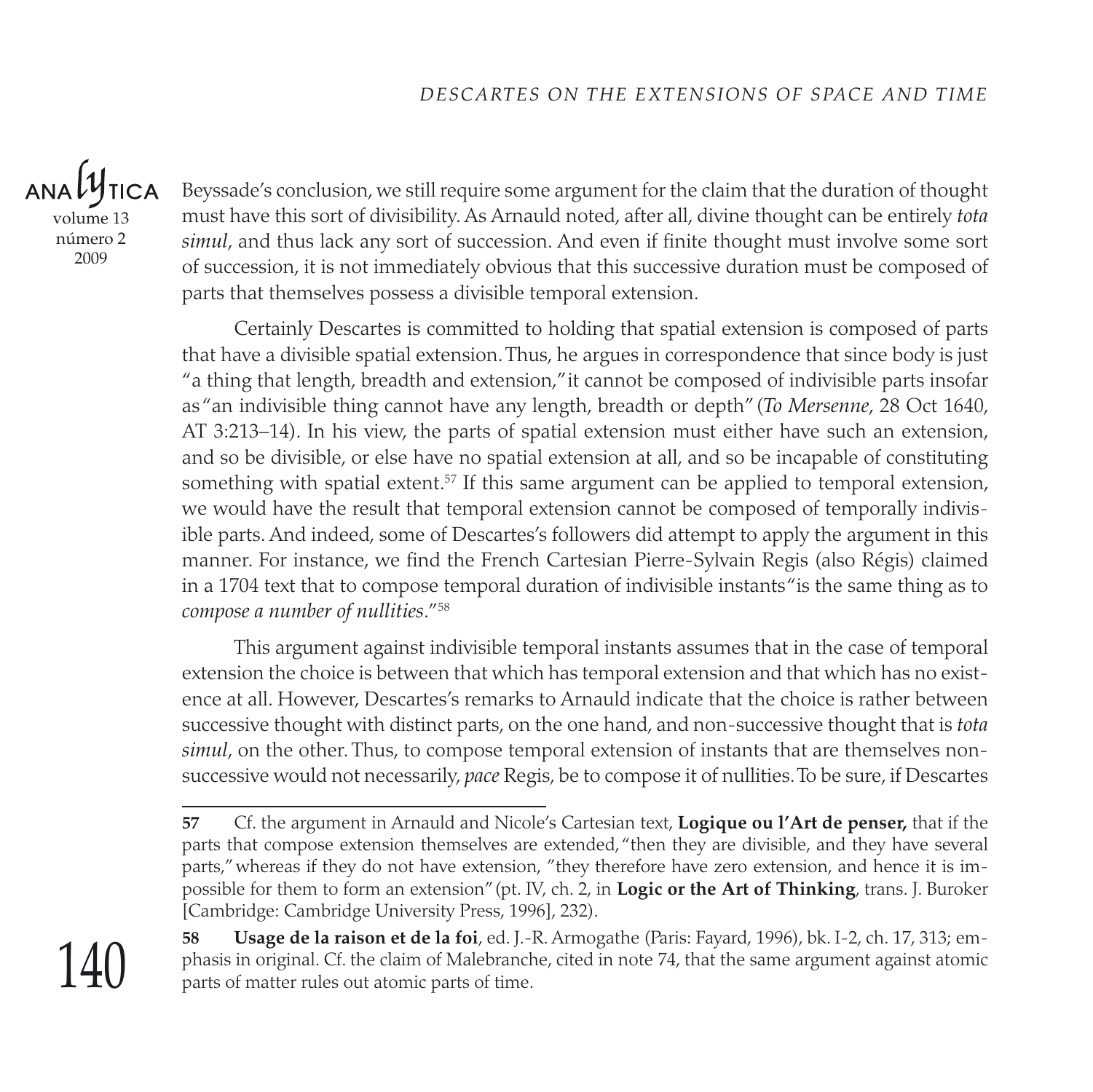held that only an infinite mind could think *tota simul*, then given the exhaustive nature of the distinction between successive and simultaneous thought, he could say that any finite thought must be successive. But though Descartes perhaps has reason to deny that the thought of a finite mind could be entirely *tota simul*, it is not clear that he has reason to deny that such a mind could have individual thoughts that themselves involve no succession.

Indeed, we can look to the "scholastic opinion" with which Descartes takes issue in his correspondence with Arnauld for a possible conception of finite thought constituted of different individual thoughts that are *tota simul*. For instance, Thomas Aquinas claimed that though all embodied human thought is discursive, and thus involves temporal change, the cognition of disembodied angels involves an instantaneous intellectual grasp of principles and all of their consequences.59 He further distinguished this instantaneous intellectual act from divine cognition in two ways. First, he noted that angelic cognition does not comprehend everything at once, and thus has a limited content,<sup>60</sup> and secondly, he suggested that an angelic intellect can have distinct instantaneous acts of cognition. $^{61}$  Both differences from divine cognition are reflected in Suárez's later view that angelic cognition is composed of a series of non-discursive "angelic instants" (*instantia angelica*) that can be measured by a sort of "discrete time" (*tempus discretum*).62

volume 13 número 2 2009

**<sup>59</sup>** See **Summa Theologiae**, pt. I, quest. 58, art. 3 (Ed. Blackfriars [New York: McGraw-Hill, 1964–81]). For more on medieval debates concerning the temporality of angelic thought, see Pasquale Porro, "Angelic Measures: *Aevum* and Discrete Time," in P. Porro, ed., **The Medieval Concept of Time: The Scholastic Debate and Its Reception in Early Modern Philosophy (**Leiden: Brill, 2001), 131–59.

**<sup>60</sup>** For Thomas's view of divine cognition, see **Summa Theologiae**, pt. I, quest. 14, art. 7. Elsewhere Thomas indicates that whereas God understands everything through a single object, namely, his own essence, angelic intellects have a more limited understanding that depends on distinct intellectual "species"; see, for instance, ibid., pt. I, quest. 55, art.1, and quest. 87, art. 1.

**<sup>61</sup>** This suggestion is found in his claim that since the act by which an angel merits beatitude could not exist simultaneously with the act of beatitude itself, "it is necessary to suppose a diversity of instants, in one of which the angel merited beatitude, and in another was beatified" (**Summa Theologiae**, pt. I, quest. 62, art. 7, ad 2).

**<sup>62</sup> Disputationes**, disp. L, §7, ¶¶8–10, 2:947–48. For a consideration of Suárez's view of discrete time, see my **Radical Cartesianism: The French Reception of Descartes** (New York: Cambridge University Press, 2002), 191–93, and Armogathe, "Les sources scolastiques." Cf. Porro, "*Angelic Measures*."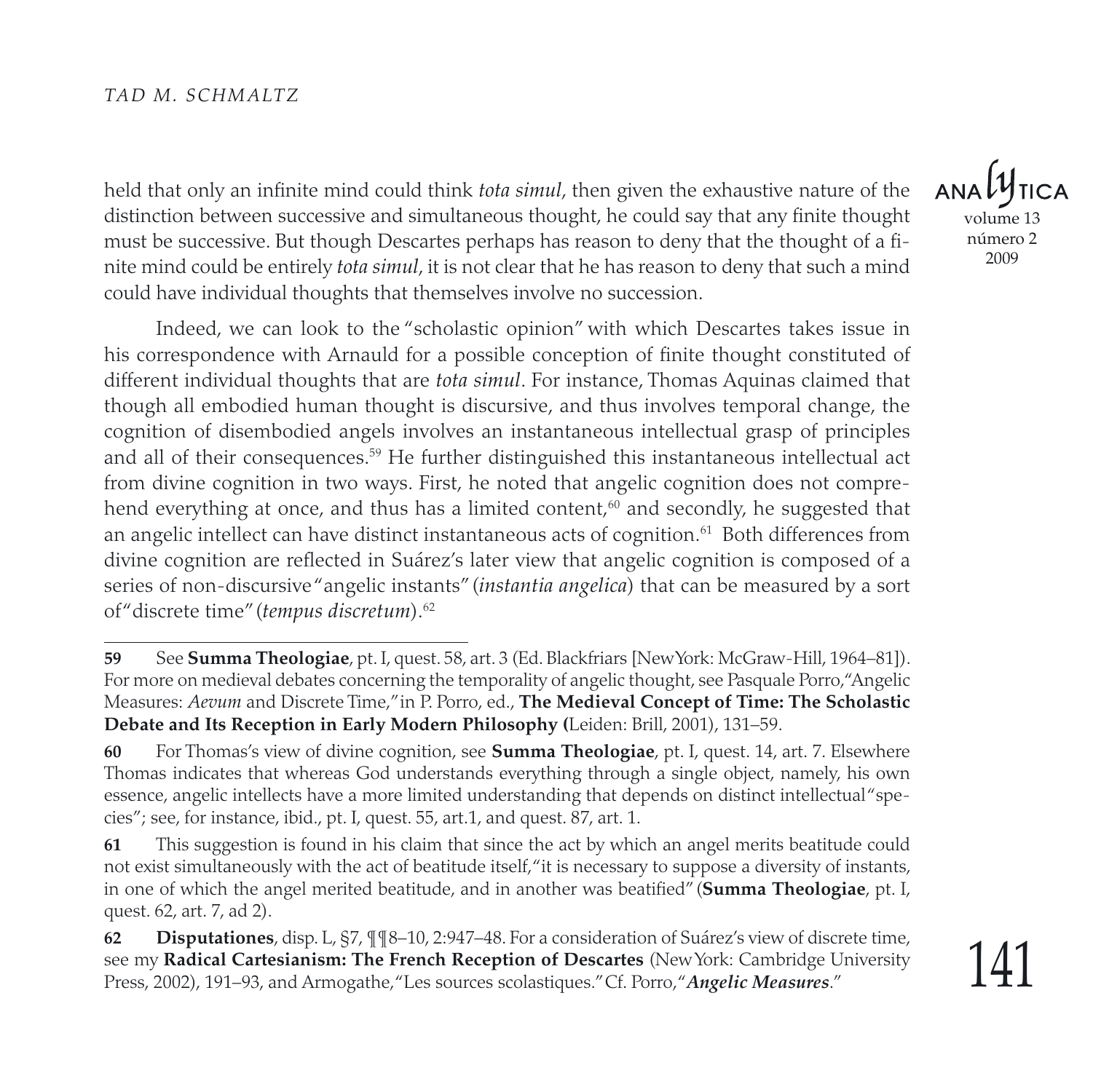$ANDU$ **TICA** 

volume 13 número 2 2009

In the **Conversation with Burman**, Descartes is reported to have complained that the work of Thomas, the so-called "Angelic Doctor," is nowhere "more pointless" (*ineptior*) than in his speculations concerning the distinctive nature of angels, since "the cognition of angels is virtually concealed from us when we do not draw it from our mind" (AT 5:157). On this point, there is a perfect match with his own writings. For in correspondence Descartes begs off providing a definitive response to the question of whether angels sense by claiming that "I never determine that for which I have no certain reason, and I never allow room for conjecture" (*To More*, Aug. 1649, AT 5:402). Yet the issue for us is not whether Thomas or Suárez can establish that disembodied intellects in fact possess non-successive thoughts, but whether it is even intelligible to suppose that there could be a finite thought that does not itself involve temporal succession, but is *tota simul*. Insofar as Descartes has not shown that any such thought is unintelligible, he cannot claim that the duration of any finite mind must be divisible without limit.<sup>63</sup>

There is still Descartes's conclusion in the Third Meditation that he could not exist at any moment unless "some cause as it were creates" him at that moment, a cause that he ultimately identifies with God.<sup>64</sup> To be sure, Gueroult, among others, has understood this conclusion to commit Descartes to the view that there are discrete indivisible moments at which God re-creates any object he conserves.65 But it is significant that Descartes claims in the Third Meditation only that something *quasi* creates him anew. Moreover, he appeals in the Fifth Replies to the

**65** Gueroult, **Descartes selon l'ordre**, 1:274–76. Following Henri Bergson, Gueroult labels this the "cinematographic" reading of Descartes's account of conservation (ibid., 274). See the similar interpretation in Etienne Gilson's commentary on the **Discours de la Méthode** (Paris: J. Vrin, 1925), 340–42, and in Norman Kemp Smith's *New Studies in the Philosophy of Descartes* (London: Macmillan, 1952), 202.

**<sup>63</sup>** Secada has insisted that claims concerning the indefinite (or, as he puts it, infinite) divisibility of time commit Descartes only to the density of duration and not to its continuity, with the difference being that only the latter precludes indivisible parts ("**Descartes on Time**," 65–66). If Descartes assumed that the duration of his mind could have indivisible parts, however, it is not clear why he would have insisted that this duration must be divisible into parts without any conceivable limit. Surely the indivisible parts would provide the limit to the divisibility, even if there were uncountably many of them.

**<sup>64</sup>** See Descartes admission in the First Replies that conservation can in no way come from any secondary cause, but "altogether from that in which there is such great power that as it conserves a thing external to itself, so much the more it conserves itself by its own power, and thus is *a se*" (AT 7:111). For Descartes, of course, only God has the supreme perfection required to derive existence from himself.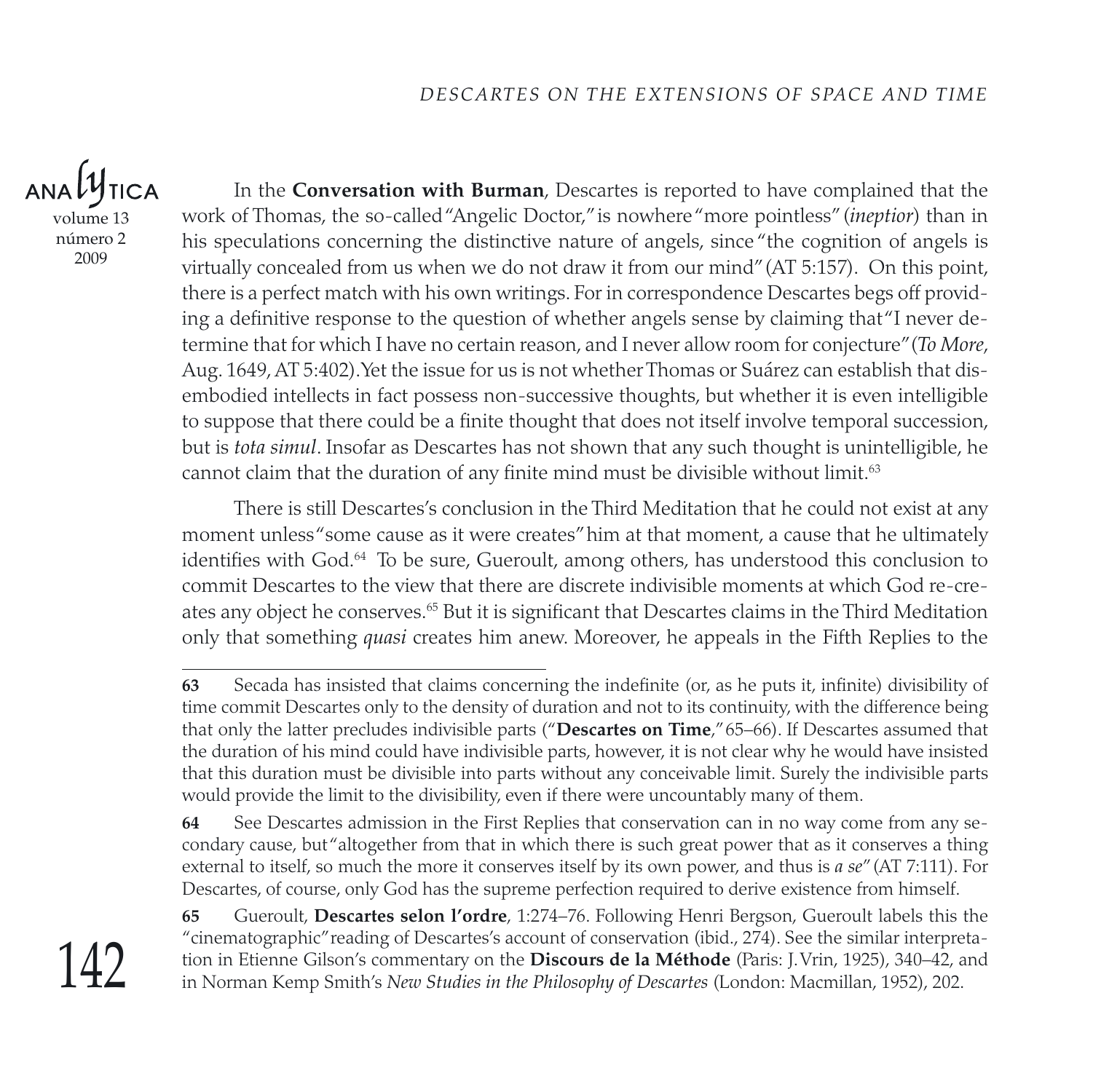view, which "all metaphysicians admit as manifest," that conservation is "the continued influx [*continuo influxi*] of the first cause" (AT 7:369), and in the **Discourse on the Method** he endorses the "opinion commonly accepted among the theologians" that "the act by which God now conserves [the world] is entirely the same [*toute la meme*] as that by which he has created it" (AT 6:45).<sup>66</sup> The indication here is that divine conservation consists not in continuous re-creation, but rather, as Suárez himself had emphasized previously, in a continuation of God's initial act of creation  $67$ 

Given this understanding of conservation, however, Descartes may seem to have an argument for the conclusion that the temporal extension of any created entity is indefinitely divisible. As Richard Arthur has expressed it, the argument is that since "any thing has duration or exists only as long as it is being created or produced by God," and since that creation or production is continuous, "then the duration of each created thing must likewise be continuous."68 Insofar as continuity requires indefinite divisibility, there appears to be reason for Descartes to claim that the duration of any created thought must be divisible into indefinitely many parts.

Descartes's doctrine of conservation as continued creation certainly requires the continuing production of the object with its attribute of duration. What it does not clearly dictate, however, is that the modes of this attribute must themselves be composed of indefinitely many distinct modal parts. For God's continued creation could result in a mind that has a succession of individually non-successive thoughts. Indeed, though Suárez was a prominent scholastic proponent of the doctrine of conservation as continued creation, we have seen that he insisted on the fact that angelic cognition occurs in a discrete rather than a continuous time. For Suárez, then, divine conservation of the angelic intellect consists in a continued production of something that is the subject of acts that are themselves discontinuous.

volume 13 número 2 2009

**<sup>66</sup>** In the Fifth Replies, Descartes illustrates his view of conservation by drawing on a passage from Thomas Aquinas's **Summa Theologiae** that includes the conclusion that God conserves "by a continuation of that action whereby he gives being" (pt. I, qu. 104, art. 1, ad obj. 4). Suárez later defended the conclusion that the conservation of the being of the object differs only "in connotation" (*connotatione*) from the initial creation of that object *ex nihilo* (**Disputationes**, disp. XXI, §2, ¶3, 1:791).

**<sup>67</sup>** For this view in Suárez, see note 66.

**<sup>68</sup>** "Continuous Creation, Continuous Time," 355–56.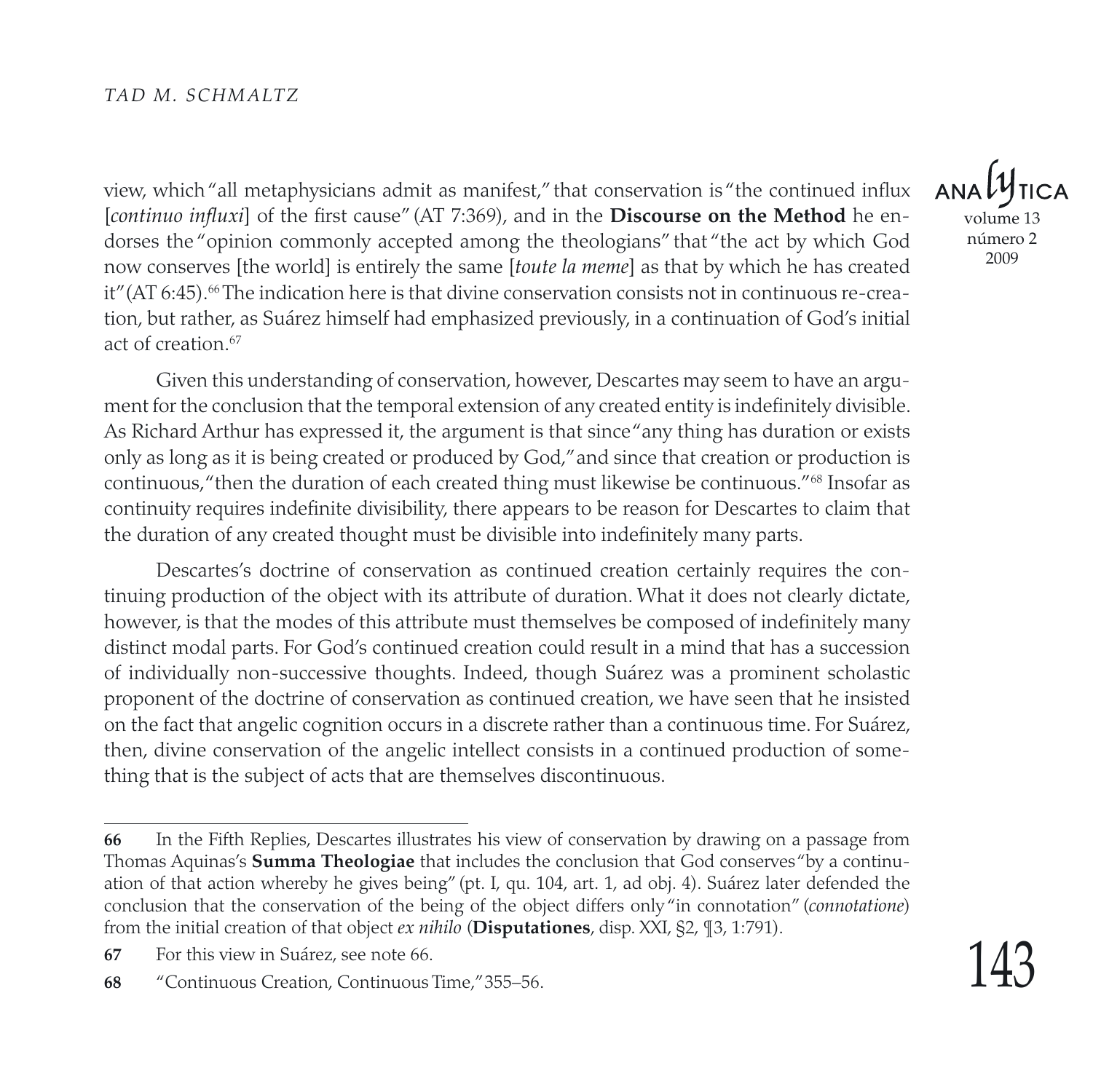### $ANAL$ **TICA**

volume 13 número 2 2009

Admittedly, Descartes's claim in the correspondence with Arnauld that our mental life does not involve anything akin to the *tota simul* of divine thought is introspectively quite plausible. Nor is it any less plausible to deny that our thought involves something akin to the angelic instants that Suárez posited. Gueroult himself allows that Descartes takes our duration to appear to be continuous when we consider it from "the point of view of created things, or in the abstract."69 As we have seen, however, Gueroult also insists that what is primary for Descartes is the "point of view of creation and of the concrete," from which time is seen to be composed of indivisible instants. His main evidence that Descartes privileged the concrete view is drawn—ironically enough, given Spinoza's discussion in his summary of Descartes's **Principles**—from "the whole Cartesian conception of motion." In particular, Gueroult claims that Descartes embraced a "static" conception of motion that is reflected most clearly in his insistence that light is transmitted in an atemporal "instant." 70 Thus, whereas from our own psychological perspective time seems to be continuous, the case of motion is supposed to show that it is really discontinuous.

Gueroult's brief is not convincing. For one thing, Descartes himself emphasizes in the *Principles* that "the power of light consists not in some duration of motion, but rather in the pressure or preparation for motion" (*PP* III.64, AT 8-1:115), which pressure or preparation derives from the tendency of bodies in a vortex to move in a straight line.<sup>71</sup> Thus, the transmission of light can be instantaneous since it is not itself a motion but only a result of the "preparation for" motion. In the same passage, moreover, Descartes notes that bodies in perpetual motion have a particular configuration that "can endure only through the minimum point of time, which they call an instant, and therefore the continuation [*continuitatem*] of their motion is not interrupted" (AT 8-1:115). Here the instantaneous states, far from precluding continuous motion, are said to be required for it.<sup>72</sup>

- **70 Descartes selon l'ordre,** 1:194–95.
- **71** See *PP* III.55–60, AT 8-1:108–12.

**72** Cf. Arthur's conclusion that Descartes needs to appeal to instantaneous states of a moving body "to give a consistent analysis of continuous motion and duration without the concepts of the calculus"

**<sup>69</sup>** In what follows I draw on my discussion of Gueroult's position in "The Cartesian Refutation of Idealism," *British Journal for the History of Philosophy* 10 (2002): 513–40.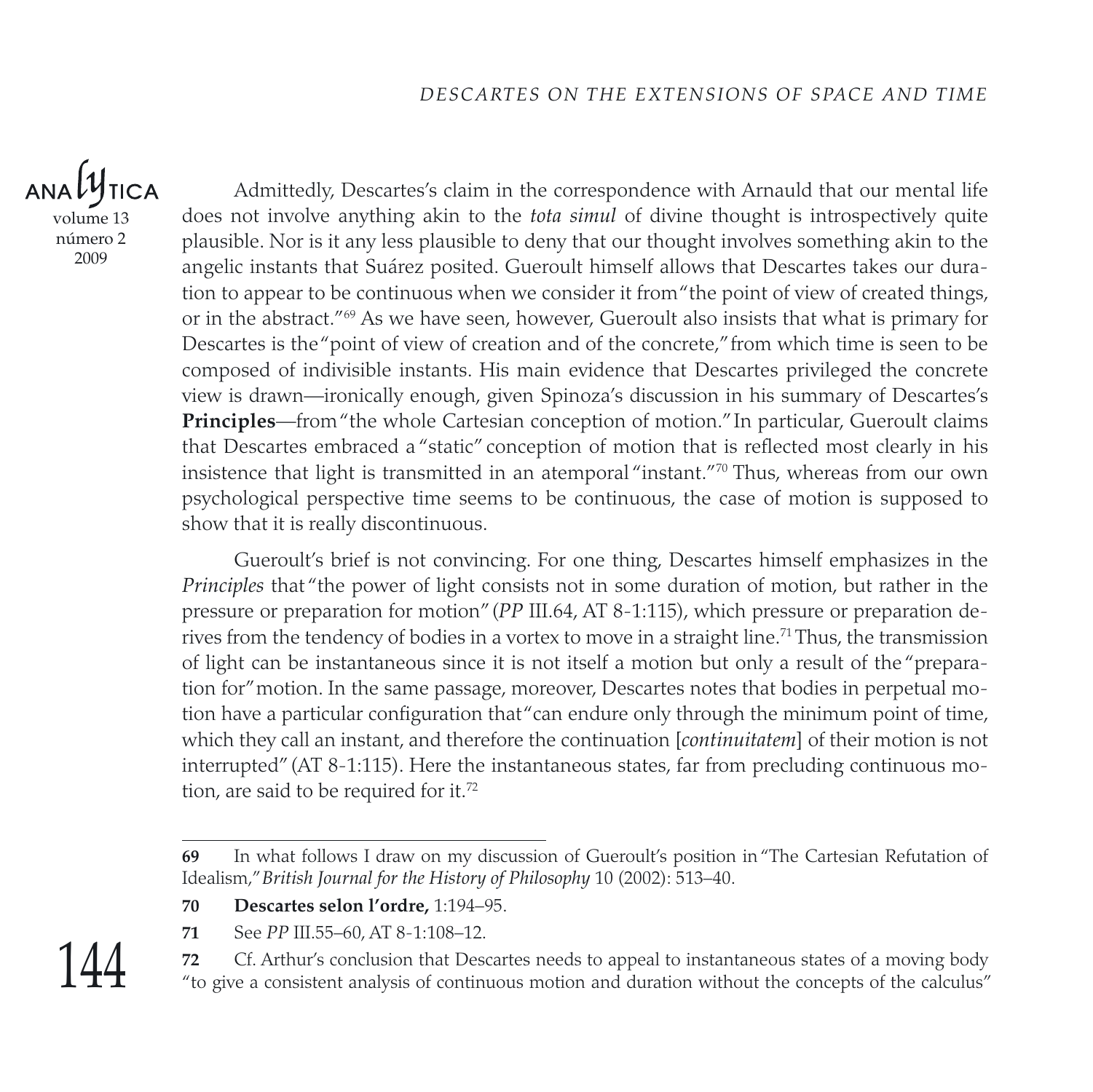Even though Gueroult's argument that Descartes is committed by "the whole Cartesian conception of motion" to temporal discontinuity is untenable, I think it still must be conceded that the claim in the Third Meditation that our mental life is divisible into distinct parts does not itself preclude the position that these parts are themselves indivisible. What the claim strictly requires is only that the parts are independent in the sense that one can be actual without the others being so. But then the doctrine that our conservation is not distinct from our creation at each moment does not itself entail the conclusion that created thought must have an indefinitely divisible temporal duration.

So far, Descartes is left without a firm basis for this conclusion. It is difficult to see how he could construct an argument for the conclusion that is analogous to the argument that Spinoza offered on his behalf for the continuity of the duration of motion.<sup>73</sup> Admittedly, the fact that there is such a difficulty does not suffice to establish that he cannot take indefinitely divisible succession to be essential to created thought as such. By the same token, however, it is fair to request an argument for the relatively strong assumption that the duration of such thought requires not just succession, but a succession that happens to match the indefinitely divisible succession of the duration of motion. The more temporal extension is detached from spatial extension, the less bright the prospects for such an argument seem to be.<sup>74</sup>

("Continuous Creation, Continuous Time," 373).

**74** The fact that Descartes has less difficulty establishing the indefinite divisibility of duration in the case of material objects than he has in the case of minds seems to support the conclusion of Malebranche that the nature of body is better known to him than the nature of mind. This conclusion was itself a critique of Descartes's own official position in the Second Meditation that the nature of mind "is better known than body" (AT 7:23). For a discussion of Malebranche's position that is sympathetic to his conclusion, see my **Malebranche's Theory** 

volume 13 número 2 2009

**<sup>73</sup>** Regis later explained the unlimited divisibility of the duration of our thought by appealing to the essential dependence on motion (*Usage*, Bk. I-2, ch. 16, 307). On this point Regis followed his fellow French Cartesian Robert Desgabets, who argued that the continuous nature of the duration of our thought derives from a "union with motion"; see Desgabets's *Supplément* to Descartes's *Meditations*, in *Dom Robert* **Desgabets: Œuvres philosophique inédites**, ed. J. Beaude (Amsterdam: Quadratures, 1983–85), 5:190. However, both Desgabets and Regis were taking issue with the view in Descartes that consciousness reveals purely intellectual thoughts in us that have a temporal duration but have no relation to motion. For further discussion of this critique of Descartes in Desgabets and Regis, see my *Radical* **Cartesianism**, ch. 4.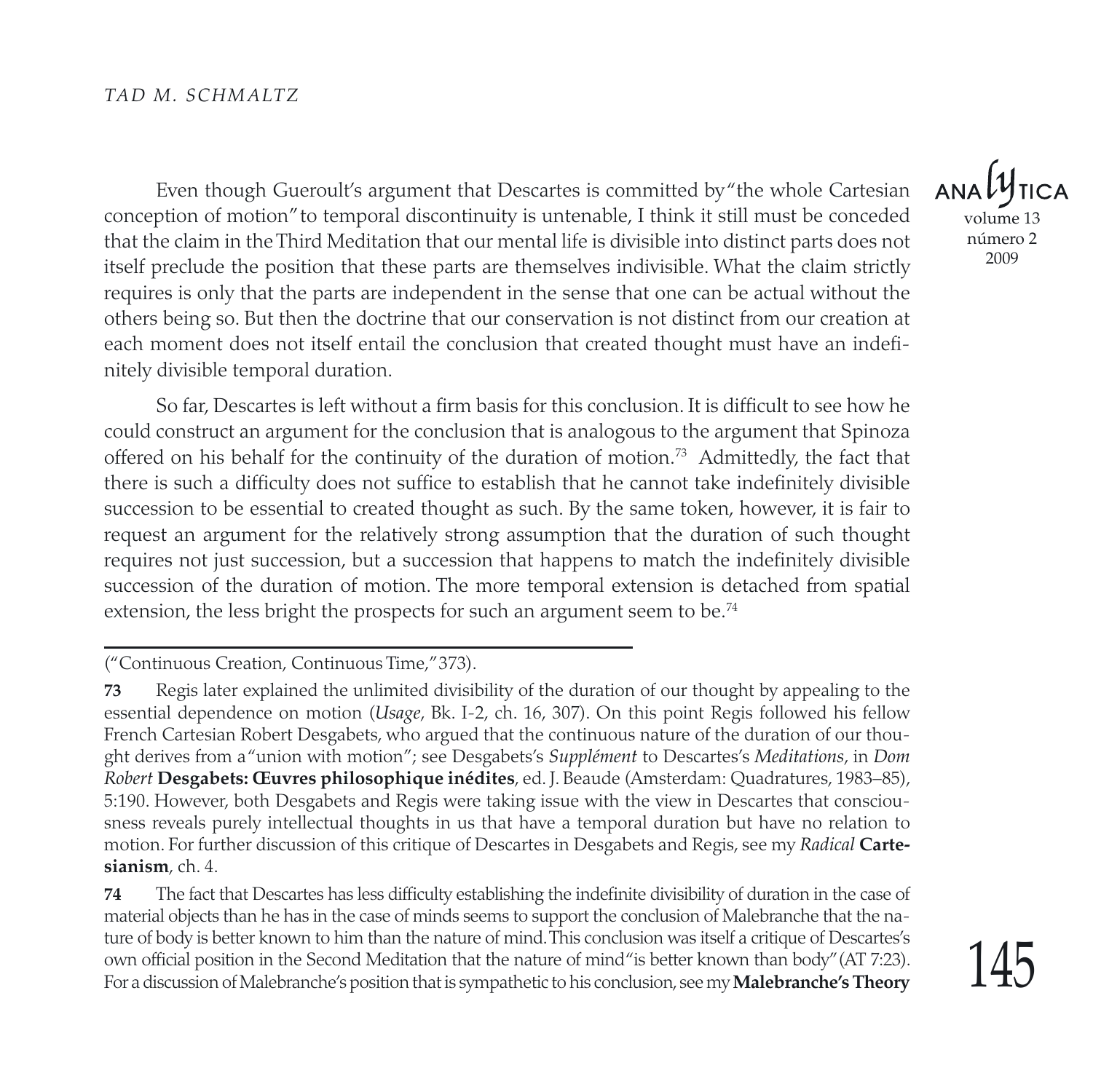

número 2 2009

#### **4. Conclusion**

We began with the distinction, which the **Conversation with Burman** attributes to Descartes, between the divisibility of something that is extended by nature, on the one hand, and the divisibility of the duration of something that is indivisible by nature, on the other. I hope to have shown that this distinction can be explained in terms of the further distinction deriving from Descartes's own writings between the divisibility of *res extensa* into substantial parts and the divisibility of the temporal duration of *res cogitans*, as well as of *res extensa*, into modal parts. It is because Descartes holds the duration of the *res cogitans* to be only modally divisible that he can remain confident that thought itself is unextended and indivisible in its nature, that is to say, substantially indivisible.

We have discovered reasons to doubt the reliability of the report in the **Conversation** that Descartes takes God's duration as well as our own to be divisible into "an infinity of parts." It is possible to bring this claim into line with Descartes's own official views by substituting 'indefinitely many' for 'an infinity of' and by restricting the claim to created duration. But we do not thereby explain why any sort of created duration must be indefinitely divisible into parts. Spinoza proposes on Descartes's behalf an explanation in the case of the duration of motion by appealing to the connection to the spatial extent of the motion itself. As Beyssade observes, however, Descartes himself emphasizes in his correspondence with Arnauld an understanding of duration that derives from "the before and after of the successive duration that I detect in my own thought" (AT 5:223). The problem is that the indefinite modal divisibility of the temporal extension of his thought simply is not evident for Descartes in the way in which the indefinite substantial divisibility of spatial extension is. Not that the indefinite substantial divisibility of spatial extension is entirely unproblematic for him; indeed, we have considered the Spinozistic argument from his own claims regarding the real distinction to the substantial indivisibility of this extension. But at least Descartes has a conception of spatial extension that supports his claim that this extension must be divisible into indefinitely many substantial parts. In contrast,

**of the Soul: A Cartesian Interpretation** (New York: Oxford, 1996). Malebranche was unable to appeal to this consideration regarding duration in support of his critique of Descartes, however, given his own assumption that there can no more be a smallest part of duration than there can be a smallest part of matter; see **Recherche de la vérité**, pt. I, ch. 8, in **Œuvres complètes de Malebranche**, ed. A. Robinet (Paris: J. Vrin, 1958–84), 1:104.